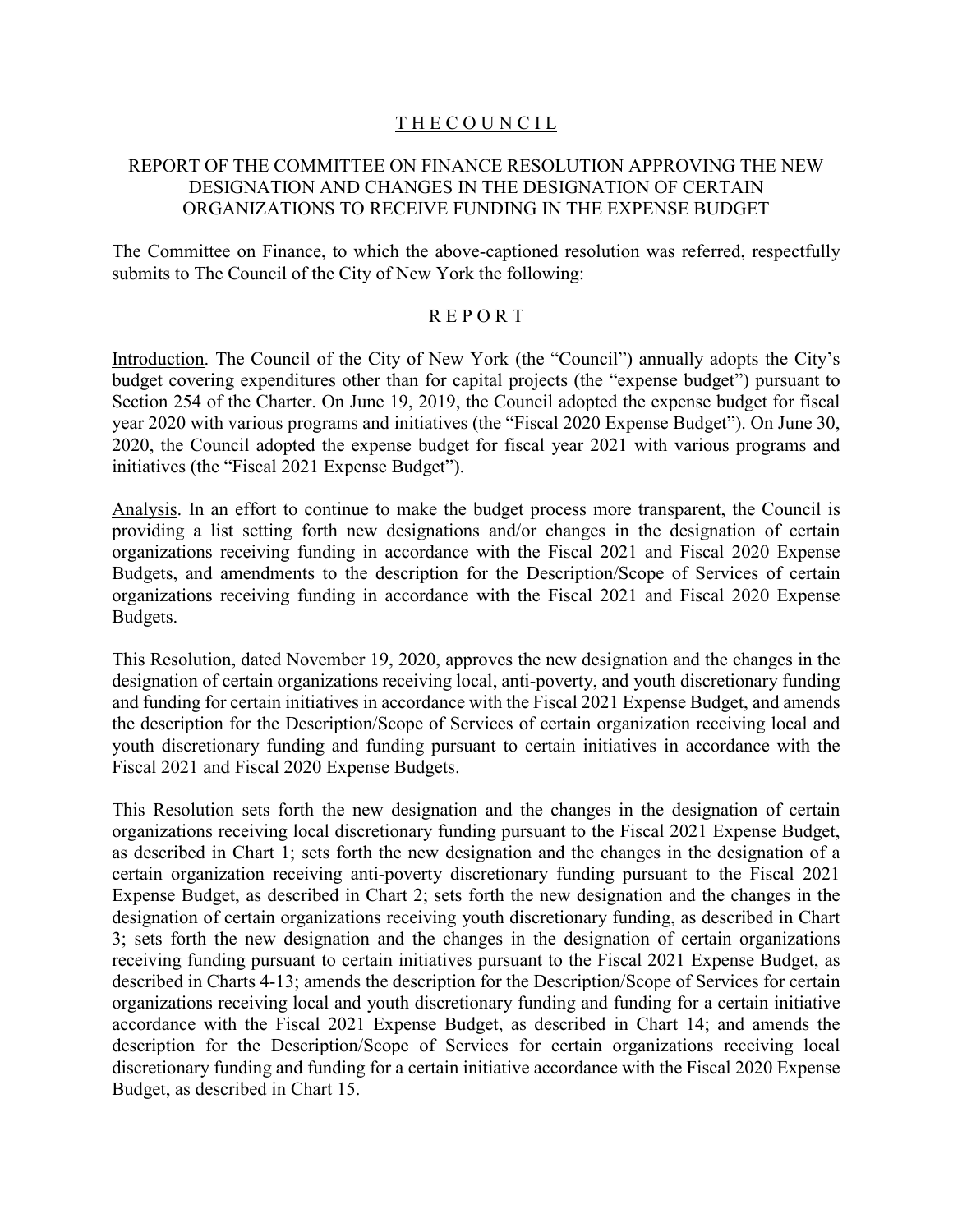Specifically, Chart 1 sets forth the new designation and the changes in the designation of certain organizations receiving local discretionary funding pursuant to the Fiscal 2021 Expense Budget. Some of these changes will be effectuated upon a budget modification.

Chart 2 sets forth the new designation and the changes in the designation of a certain organization receiving anti-poverty discretionary funding pursuant to the Fiscal 2021 Expense Budget. One of these changes will be effectuated upon a budget modification.

Chart 3 sets forth the new designation and the changes in the designation of certain organizations receiving youth discretionary funding pursuant to the Fiscal 2021 Expense Budget.

Chart 4 sets forth the new designation and the changes in the designation of certain organizations receiving funding pursuant to the A Greener NYC Initiative in accordance with the Fiscal 2021 Expense Budget. Some of these changes will be effectuated upon a budget modification.

Chart 5 sets forth the new designation and the changes in the designation of certain organizations receiving funding pursuant to the Cultural After-School Adventure (CASA) Initiative in accordance with the Fiscal 2021 Expense Budget. Some of these changes will be effectuated upon a budget modification.

Chart 6 sets forth the new designation and the changes in the designation of certain organizations receiving funding pursuant to the Cultural Immigrant Initiative in accordance with the Fiscal 2021 Expense Budget. Some of these changes will be effectuated upon a budget modification.

Chart 7 sets forth the new designation of a certain organization receiving funding pursuant to the Digital Inclusion and Literacy Initiative in accordance with the Fiscal 2021 Expense Budget.

Chart 8 sets forth the new designation and the changes in the designation of certain organizations receiving funding pursuant to the Domestic Violence and Empowerment (DoVE) Initiative in accordance with the Fiscal 2021 Expense Budget.

Chart 9 sets forth the new designation and the changes in the designation of certain organizations receiving funding pursuant to the Food Pantries Initiative in accordance with the Fiscal 2021 Expense Budget.

Chart 10 sets forth the new designation and the changes in the designation of certain organizations receiving funding pursuant to the NYC Cleanup Initiative in accordance with the Fiscal 2021 Expense Budget. Some of these changes will be effectuated upon a budget modification.

Chart 11 sets forth the new designation of certain organizations receiving funding pursuant to the Support our Seniors Initiative in accordance with the Fiscal 2021 Expense Budget.

Chart 12 sets forth the change in the designation of a certain organization receiving funding pursuant to the Parks Equity Initiative in accordance with the Fiscal 2021 Expense Budget. Such change will be effectuated upon a budget modification.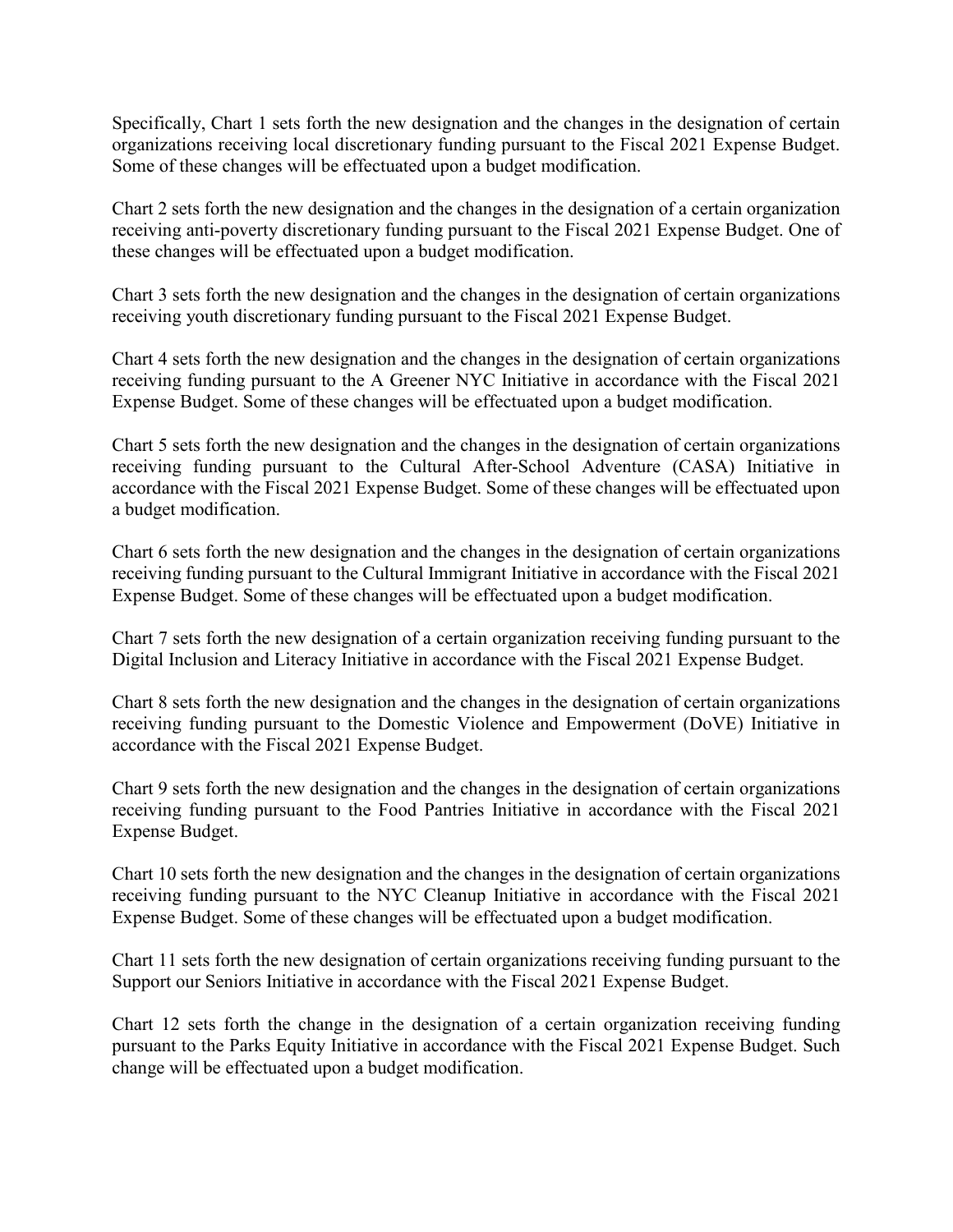Chart 13 sets forth the change in the designation of a certain organization receiving funding pursuant to the LGBT Community Services Initiative in accordance with the Fiscal 2021 Expense Budget.

Chart 14 amends the description for the Description/Scope of Services for certain organizations receiving local and youth discretionary funding and funding for a certain initiative in accordance with the Fiscal 2021 Expense Budget.

Chart 15 amends the description for the Description/Scope of Services for certain organizations receiving local discretionary funding and funding for a certain initiative in accordance with the Fiscal 2020 Expense Budget.

It is to be noted that organizations identified in the attached Charts with an asterisk (\*) have not yet completed or began the prequalification process conducted by the Mayor's Office of Contract Services (for organizations to receive more than \$10,000) by the Council (for organizations to receive \$10,000 or less total), or other government agency. Organizations identified without an asterisk have completed the appropriate prequalification review.

It should also be noted that funding for organizations in the attached Charts with a double asterisk (\*\*) will not take effect until the passage of a budget modification.

Description of Above-captioned Resolution. In the above-captioned Resolution, the Council would approve the new designation and changes in the designation of certain organizations to receive funding in the Fiscal 2021 and Fiscal 2020 Expense Budgets. Such Resolution would take effect as of the date of adoption.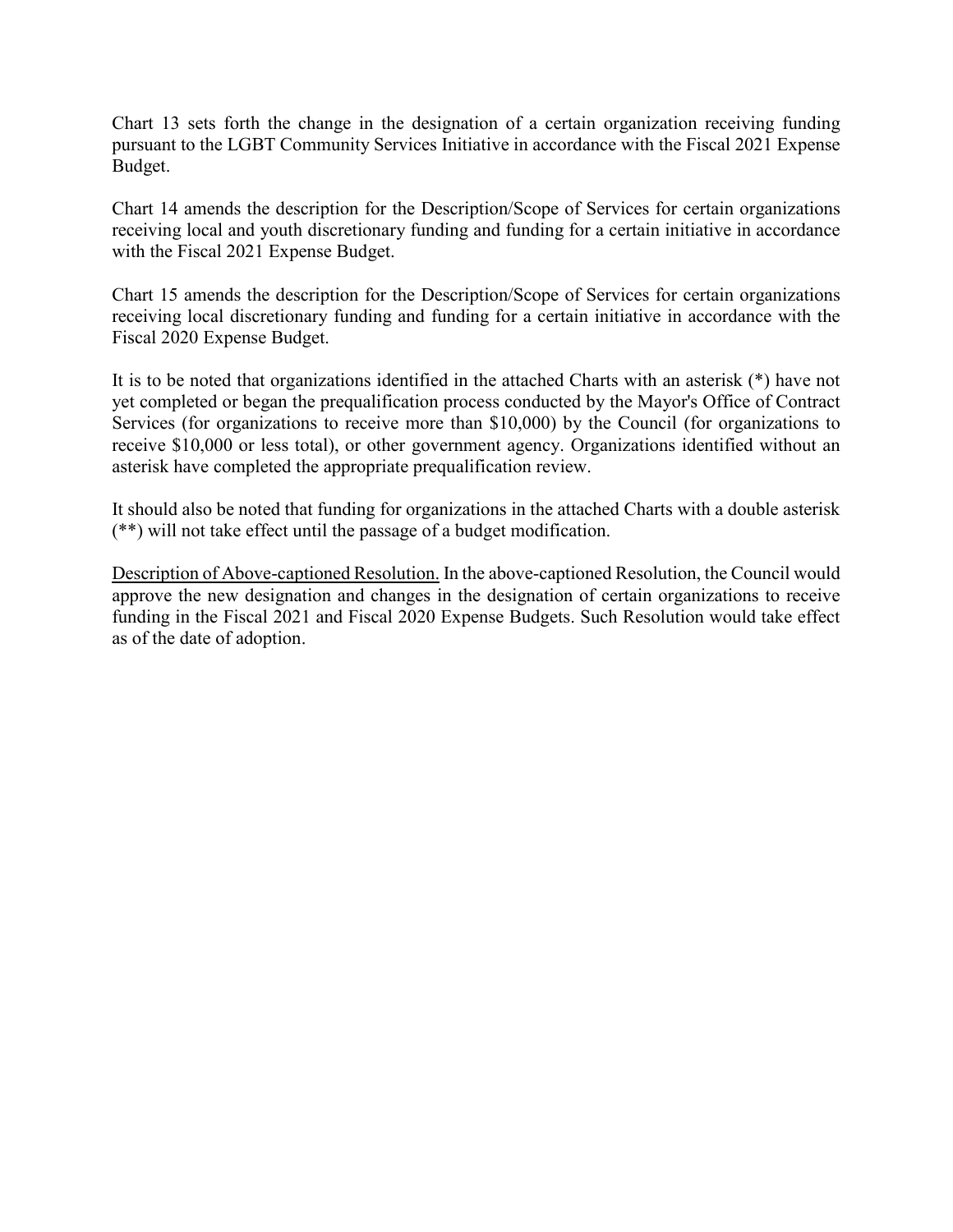#### Preconsidered Res. No.

Resolution approving the new designation and changes in the designation of certain organizations to receive funding in the Expense Budget.

By Council Member Dromm

Whereas, On June 30, 2020, the Council of the City of New York (the "City Council") adopted the expense budget for fiscal year 2021 with various programs and initiatives (the "Fiscal 2021 Expense Budget"); and

Whereas, On June 19, 2019 the Council adopted the expense budget for fiscal year 2020 with various programs and initiatives (the "Fiscal 2020 Expense Budget"); and

Whereas, The City Council is hereby implementing and furthering the appropriations set forth in the Fiscal 2021 and Fiscal 2020 Expense Budgets by approving the new designation and changes in the designation for certain organizations receiving local, anti-poverty, and youth discretionary funding, and by approving the new designation and changes in the designation for certain organizations receiving funding pursuant to certain initiatives in accordance therewith; and

Whereas, The City Council is hereby implementing and furthering the appropriations set forth in the Fiscal 2021 and Fiscal 2020 Expense Budgets by approving new Description/Scope of Services for certain organizations receiving local and youth discretionary funding and funding pursuant to certain initiatives; now, therefore, be it

Resolved, That the City Council approves the new designation and the changes in the designation of certain organizations receiving local discretionary funding pursuant to the Fiscal 2021 Expense Budget, as set forth in Chart 1; and be it further

Resolved, That the City Council approves the new designation and the changes in the designation of a certain organization receiving anti-poverty discretionary funding in accordance with the Fiscal 2021 Expense Budget, as set forth in Chart 2; and be it further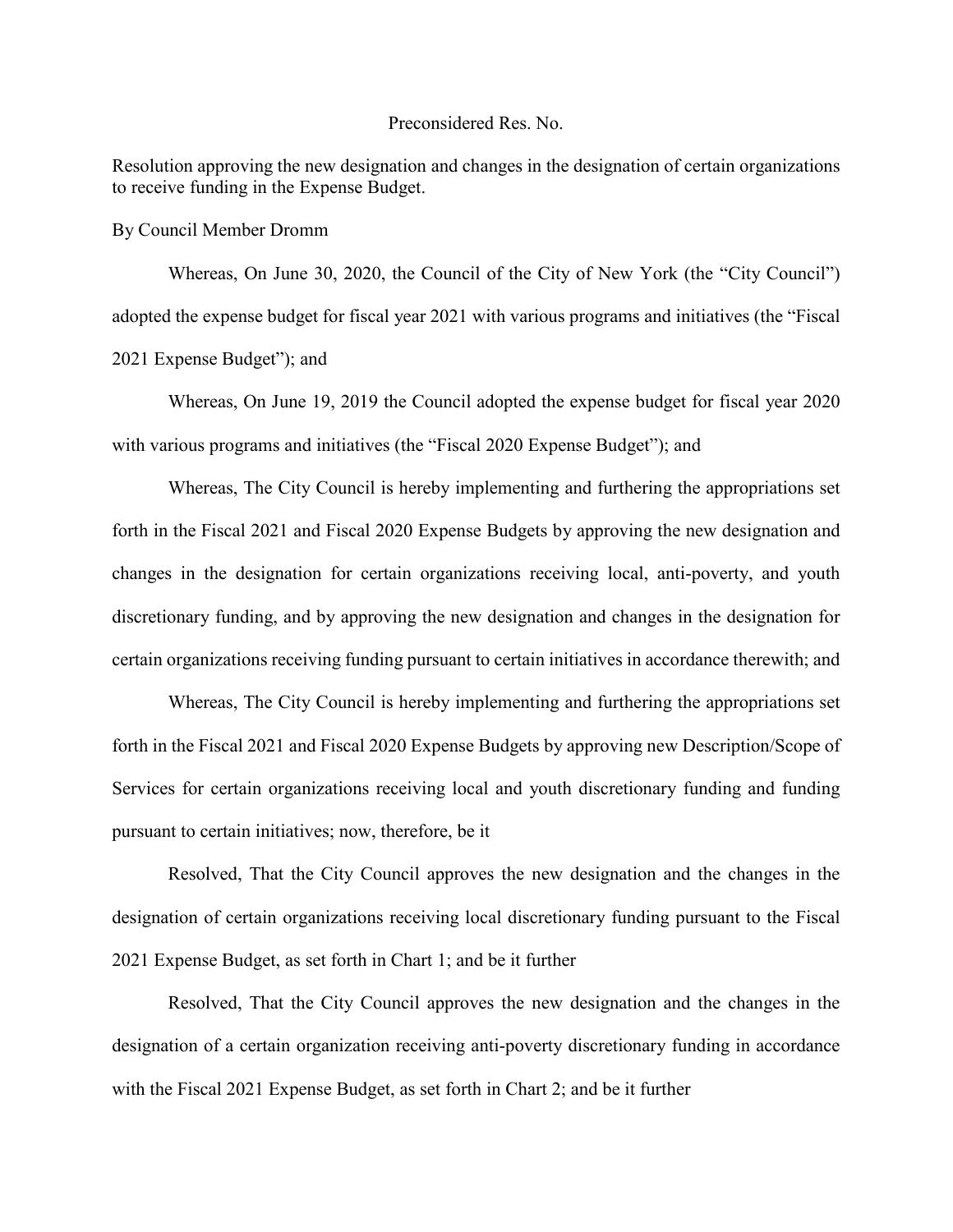Resolved, That the City Council approves the new designation and the changes in the designation of certain organizations receiving funding pursuant to the A Greener NYC Initiative in accordance with the Fiscal 2021 Expense Budget, as set forth in Chart 3; and be it further

Resolved, That the City Council approves the new designation and the changes in the designation of certain organizations receiving funding pursuant to the A Greener NYC Initiative in accordance with the Fiscal 2021 Expense Budget, as set forth in Chart 4; and be it further

Resolved, That the City Council approves the new designation and the changes in the designation of certain organizations receiving funding pursuant to the Cultural After-School Adventure (CASA) Initiative in accordance with the Fiscal 2021 Expense Budget, as set forth in Chart 5; and be it further

Resolved, That the City Council approves the new designation and the changes in the designation of certain organizations receiving funding pursuant to the Cultural Immigrant Initiative in accordance with the Fiscal 2021 Expense Budget, as set forth in Chart 6; and be it further

Resolved, That the City Council approves the new designation of a certain organization receiving funding pursuant to the Digital Inclusion and Literacy Initiative in accordance with the Fiscal 2021 Expense Budget, as set forth in Chart 7; and be it further

Resolved, That the City Council approves the new designation and the changes in the designation of certain organizations receiving funding pursuant to the Domestic Violence and Empowerment (DoVE) Initiative in accordance with the Fiscal 2021 Expense Budget, as set forth in Chart 8; and be it further

Resolved, That the City Council approves the new designation and the changes in the designation of certain organizations receiving funding pursuant to the Food Pantries Initiative in accordance with the Fiscal 2021 Expense Budget, as set forth in Chart 9; and be it further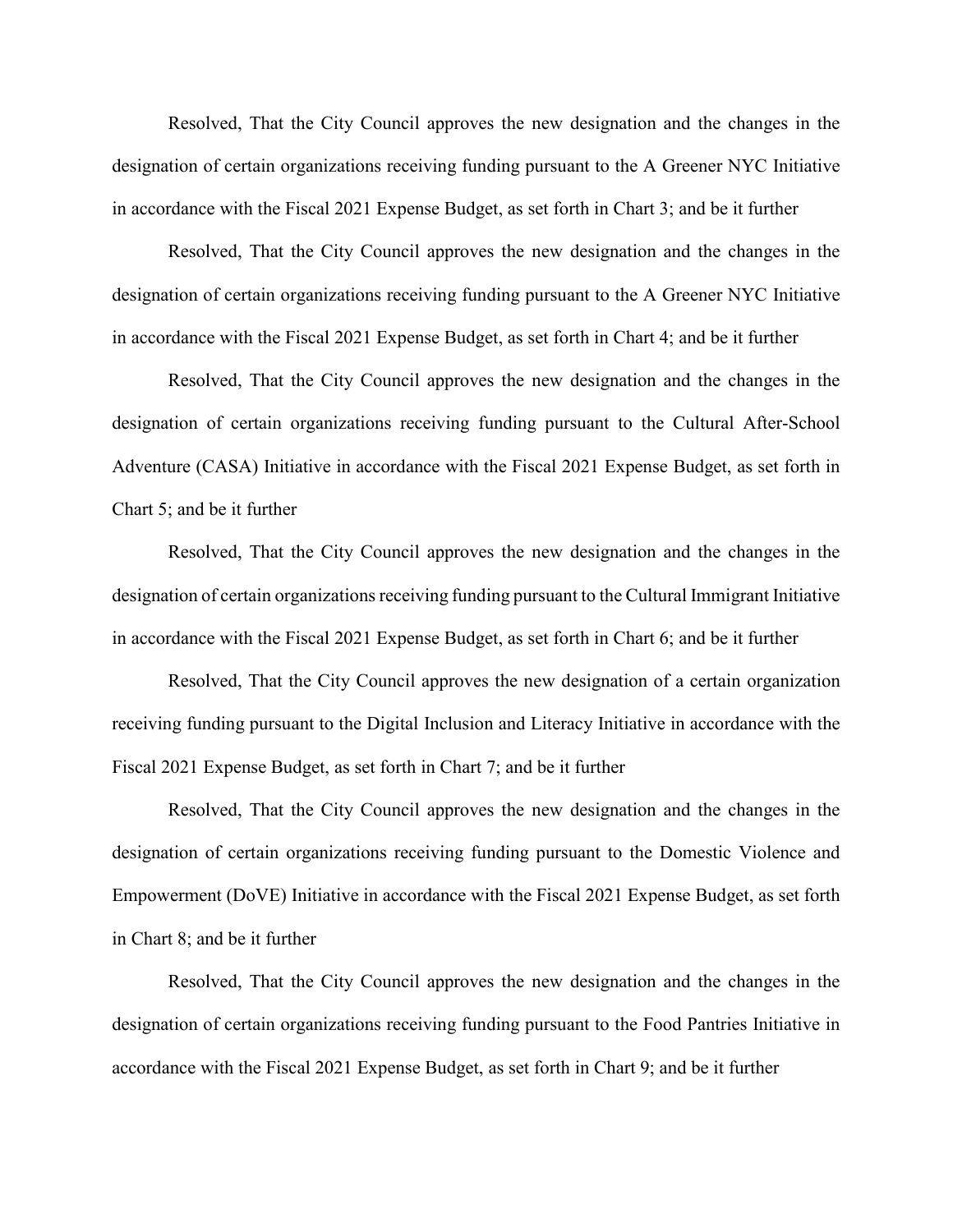Resolved, That the City Council approves the new designation and the changes in the designation of certain organizations receiving funding pursuant to the NYC Cleanup Initiative in accordance with the Fiscal 2021 Expense Budget, as set forth in Chart 10; and be it further

Resolved, That the City Council approves the new designation of certain organization receiving funding pursuant to the Support our Seniors Initiative in accordance with the Fiscal 2021 Expense Budget, as set forth in Chart 11; and be it further

Resolved, That the City Council approves the change in the designation of a certain organization receiving funding pursuant to the Parks Equity Initiative in accordance with the Fiscal 2021 Expense Budget, as set forth in Chart 12; and be it further

Resolved, That the City Council approves the change in the designation of a certain organization receiving funding pursuant to the LGBT Community Services Initiative in accordance with the Fiscal 2021 Expense Budget, as set forth in Chart 13; and be it further

Resolved, That the City Council approves the amendment of the description for the Description/Scope of Services for certain organizations receiving local and youth discretionary funding and funding for a certain initiative in accordance with the Fiscal 2021 Expense Budget, as set forth in Chart 14; and be it further

Resolved, That the City Council approves the amendment of the description for the Description/Scope of Services for certain organizations receiving local discretionary funding and funding for a certain initiative in accordance with the Fiscal 2020 Expense Budget, as set forth in Chart 15.

NB LS #16727 11/28/2020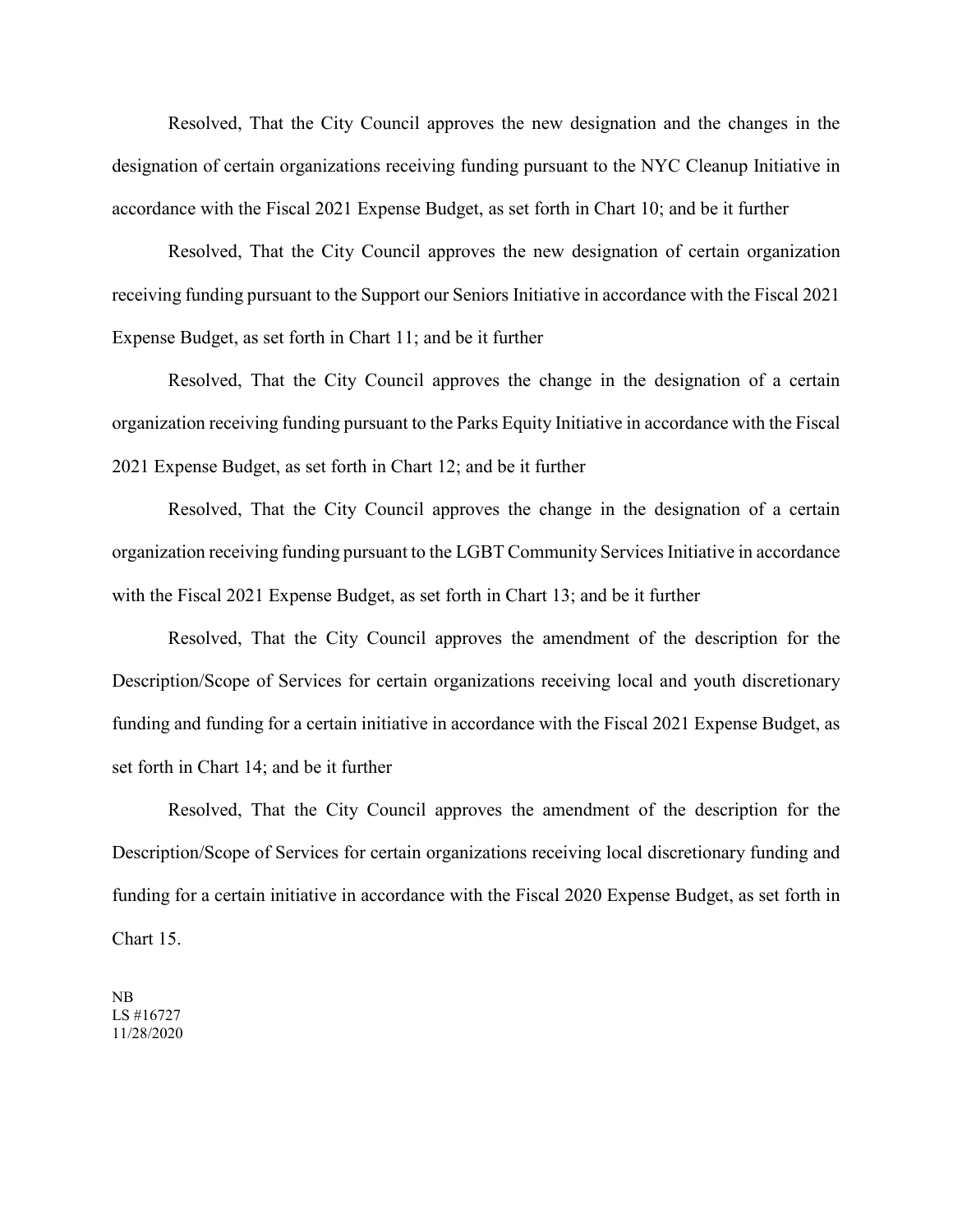| <b>Member</b> | <b>Organization - Program</b>                                                                             | <b>EIN Number</b> | <b>Agency</b> | <b>Amount</b> | Agy # | $\star$<br>U/A   |
|---------------|-----------------------------------------------------------------------------------------------------------|-------------------|---------------|---------------|-------|------------------|
| Rosenthal     | New York City Housing Authority - Domesite                                                                | 13-6400434        | <b>HPD</b>    | (\$1,000)     | 806   | 012              |
| Rosenthal     | New York City Housing Authority - Douglas Rehab                                                           | 13-6400434        | <b>HPD</b>    | \$1,000       | 806   | 012              |
| Rosenthal     | New York City Housing Authority - WSUR A                                                                  | 13-6400434        | <b>HPD</b>    | (\$2,000)     | 806   | 012              |
| Rosenthal     | New York City Housing Authority - WSUR A 120 West 92nd                                                    | 13-6400434        | <b>HPD</b>    | \$2,000       | 806   | 012              |
| Rosenthal     | New York City Housing Authority - WSUR B                                                                  | 13-6400434        | <b>HPD</b>    | (\$2,000)     | 806   | 012              |
| Rosenthal     | New York City Housing Authority - WSUR Brownstones                                                        | 13-6400434        | <b>HPD</b>    | \$2,000       | 806   | 012              |
| Rosenthal     | New York City Housing Authority - WSUR C.                                                                 | 13-6400434        | <b>HPD</b>    | (\$2,000)     | 806   | 012              |
| Rosenthal     | New York City Housing Authority - WSUR C 589 Amsterdam Avenue                                             | 13-6400434        | <b>HPD</b>    | \$2,000       | 806   | $\overline{012}$ |
| Ayala         | New York City Housing Authority - Mott Haven Houses                                                       | 13-6400434        | <b>HPD</b>    | (\$4,500)     | 806   | 012              |
| Ayala         | New York City Housing Authority - Millbrook Houses                                                        | 13-6400434        | <b>HPD</b>    | \$4,500       | 806   | 012              |
| Levin         | La Nueva Esperanza, Inc. - Food & Nutrition Services **                                                   | 20-4393724        | <b>DHMH</b>   | (\$7,500)     | 816   | $\overline{117}$ |
| Levin         | Community Help in Park Slope, Inc. - Soup Kitchen & Food Pantry **                                        | 11-2449994        | <b>DYCD</b>   | \$5,000       | 260   | 005              |
| Levin         | Berry Street Tenants Association, Inc. **                                                                 | 46-5367567        | <b>DYCD</b>   | \$2,500       | 260   | 005              |
| Miller        | <b>City University of New York</b>                                                                        | 13-3893536        | <b>CUNY</b>   | (\$7,500)     | 042   | 001              |
| Miller        | City University of New York - Queensborough Community College Auxiliary<br><b>Enterprises Association</b> | 13-3893536        | <b>CUNY</b>   | \$7,500       | 042   | 001              |
| Adams         | Jamaica Center for Arts and Learning, Inc. - Children's Festival **                                       | 11-2478709        | <b>DCLA</b>   | (\$5,000      | 126   | 003              |
| Adams         | Jamaica Center for Arts and Learning, Inc. - Children's Festival **                                       | 11-2478709        | <b>DCLA</b>   | \$5,000       | 126   | 022              |
| Levine        | New York Shakespeare Festival - Project Access Shakespeare **                                             | 13-1844852        | <b>DCLA</b>   | (\$5,000)     | 126   | 003              |
| Levine        | New York Shakespeare Festival - Project Access Shakespeare **                                             | 13-1844852        | <b>DCLA</b>   | \$5,000       | 126   | 024              |
| <b>Diaz</b>   | Wildlife Conservation Society - Discovery Guide Program **                                                | 13-1740011        | <b>DCLA</b>   | (\$5,000)     | 126   | 003              |
| <b>Diaz</b>   | Wildlife Conservation Society - Discovery Guide Program **                                                | 13-1740011        | <b>DCLA</b>   | \$5,000       | 126   | 007              |
| Ayala         | Museum of the City of New York                                                                            | 13-1624098        | <b>DCLA</b>   | (\$5,000)     | 126   | 005              |
| Ayala         | Museum of the City of New York                                                                            | 13-1624098        | <b>DCLA</b>   | \$5,000       | 126   | 016              |
| Koo           | Young Women's Christian Association of Queens                                                             | 20-0351906        | <b>DYCD</b>   | (\$5,000)     | 260   | $\overline{312}$ |
| Koo           | Making Books Sing, Inc.                                                                                   | 13-4201577        | <b>DYCD</b>   | \$5,000       | 260   | 312              |
| Koo           | Making Books Sing, Inc. **                                                                                | 13-4201577        | <b>DYCD</b>   | (\$5,000)     | 260   | $\overline{312}$ |
| Koo           | Making Books Sing, Inc. **                                                                                | 13-4201577        | <b>DCLA</b>   | \$5,000       | 126   | 003              |
| Dromm         | Chhaya Community Development Corporation - Asset Building                                                 | 11-3580935        | <b>DYCD</b>   | (\$9,750)     | 260   | 005              |
| Dromm         | South Asian Council for Social Services                                                                   | 11-3632920        | <b>DYCD</b>   | \$9,750       | 260   | 005              |
| Rose          | Eden II School for Autistic Children, Inc. - Adult Recreational Program                                   | 13-2872916        | <b>DYCD</b>   | (\$5,000)     | 260   | 005              |
| Rose          | Eden II School for Autistic Children, Inc.                                                                | 13-2872916        | <b>DYCD</b>   | \$5,000       | 260   | 005              |
| Kallos        | FIGMENT Project, Inc. - Roosevelt Island **                                                               | 20-4582464        | <b>DCLA</b>   | (\$5,000)     | 126   | 003              |
| Kallos        | FIGMENT Project, Inc. - Roosevelt Island **                                                               | 20-4582464        | <b>DYCD</b>   | \$5,000       | 260   | 005              |
| Cornegy       | Green Earth Poets Cafe, Inc. **                                                                           | 46-4951821        | <b>DCLA</b>   | (\$5,000)     | 126   | 003              |
| Cornegy       | Green Earth Poets Cafe, Inc. **                                                                           | 46-4951821        | <b>DYCD</b>   | \$5,000       | 260   | 005              |

\* Indicates pending completion of pre-qualification review.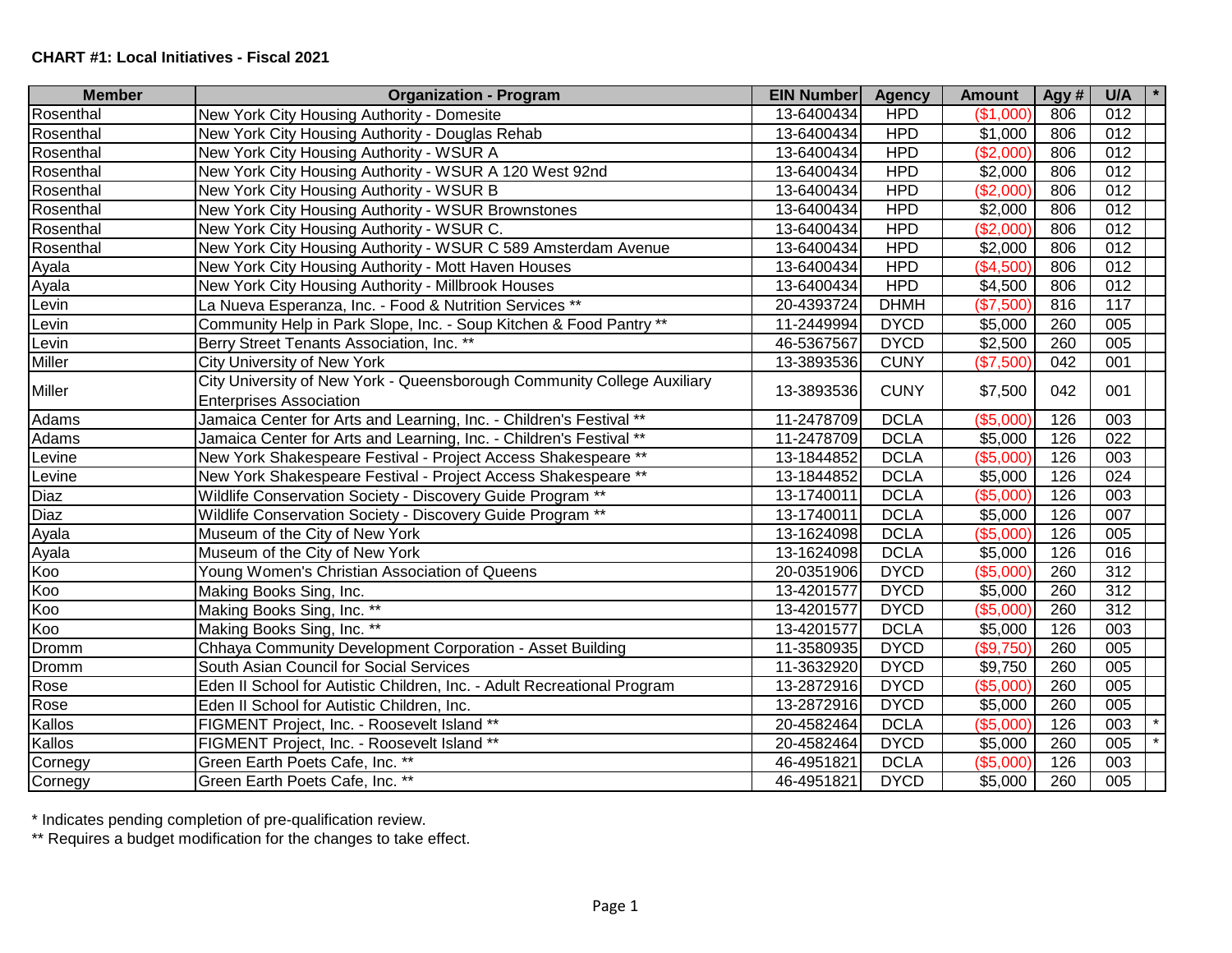## **CHART #1: Local Initiatives - Fiscal 2021 (continued)**

| <b>Member</b> | <b>Organization - Program</b>                                                                                        | <b>EIN Number</b> | <b>Agency</b> | Amount     | Agy # | U/A |
|---------------|----------------------------------------------------------------------------------------------------------------------|-------------------|---------------|------------|-------|-----|
| Reynoso       | Ujima Community Working Together, Inc.                                                                               | 30-0708882        | <b>DYCD</b>   | (\$5,000)  | 260   | 312 |
| Reynoso       | Department of Youth and Community Development                                                                        | 13-6400434        | <b>DYCD</b>   | \$5,000    | 260   | 312 |
| Reynoso       | Department of Youth and Community Development                                                                        | 13-6400434        | <b>DYCD</b>   | (\$5,000)  | 260   | 312 |
| Reynoso       | Central Brooklyn Economic Development Corporation                                                                    | 11-2981085        | <b>DYCD</b>   | \$5,000    | 260   | 005 |
| Gjonaj        | Department of Youth and Community Development                                                                        | 13-6400434        | <b>DYCD</b>   | (\$10,000) | 260   | 005 |
| Gjonaj        | Council on the Environment, Inc.                                                                                     | 13-2765465        | <b>DYCD</b>   | \$10,000   | 260   | 005 |
| Gjonaj        | Morris Park Community Association, Inc. - Senior Program **                                                          | 23-7429900        | <b>DFTA</b>   | (\$25,000) | 125   | 003 |
| Gjonaj        | Council on the Environment, Inc. **                                                                                  | 13-2765465        | <b>DYCD</b>   | \$25,000   | 260   | 005 |
| Gjonaj        | Quilts of Valor: Quilters by the Sea                                                                                 | 20-2474691        | <b>DYCD</b>   | (\$5,000)  | 260   | 005 |
| Gjonaj        | Council on the Environment, Inc.                                                                                     | 13-2765465        | <b>DYCD</b>   | \$5,000    | 260   | 005 |
| Gjonaj        | White Plains Road District Management Association - Holiday Lighting                                                 | 13-3776486        | <b>DYCD</b>   | (\$5,000)  | 260   | 005 |
| Gjonaj        | Department of Youth and Community Development                                                                        | 13-6400434        | <b>DYCD</b>   | \$5,000    | 260   | 005 |
| Gjonaj        | Coalition on Positive Health Empowerment, Inc. - Illyria Clinic **                                                   | 27-2654975        | <b>DHMH</b>   | (\$18,000) | 816   | 117 |
| Gjonaj        | Catholic Charities Community Services, Archdiocese of New York **                                                    | 13-5562185        | <b>DYCD</b>   | \$18,000   | 260   | 005 |
| Gjonaj        | Kingsbridge-Riverdale-Van Cortlandt Development Corporation - Community<br>Building Initiative - Council District 13 | 13-3097905        | <b>DYCD</b>   | (\$66,000) | 260   | 005 |
| Gjonaj        | Department of Youth and Community Development                                                                        | 13-6400434        | <b>DYCD</b>   | \$66,000   | 260   | 005 |

\* Indicates pending completion of pre-qualification review.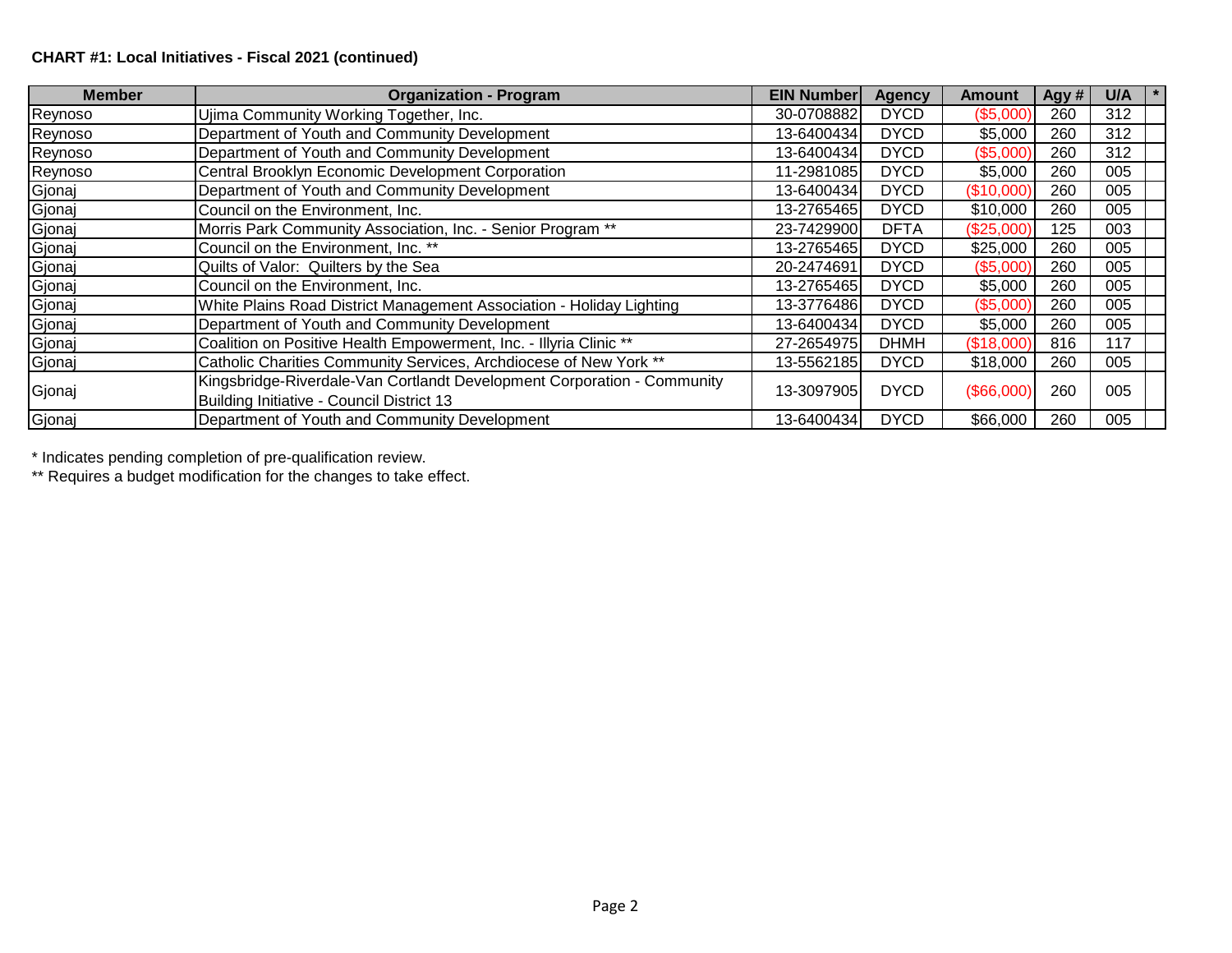# **CHART #2: Anti-Poverty Initiatives - Fiscal 2021**

| <b>Member</b> | <b>Organization - Program</b>                                                               | <b>EIN Number</b> | <b>Agency</b> | Amount     | Agy # | $U/A$ $*$ |  |
|---------------|---------------------------------------------------------------------------------------------|-------------------|---------------|------------|-------|-----------|--|
| Dromm         | MCCNY Charities, Inc. - Food Pantry                                                         | 27-5282132        | <b>DYCD</b>   | (\$5,000   | 260   | 005       |  |
| <b>Dromm</b>  | Queens Lesbian and Gay Pride Committee, Inc.                                                | 11-3146598        | <b>DYCD</b>   | \$5,000    | 260   | 005       |  |
| Gjonaj        | CUNY School of Law Justice & Auxiliary Services Corporation - City Counseling<br>Program ** | 90-1013912        | <b>CUNY</b>   | (\$10,000) | 042   | 001       |  |
| Gjonaj        | Catholic Charities Community Services, Archdiocese of New York **                           | 13-5562185        | <b>DYCD</b>   | \$10,000   | 260   | 005       |  |

\* Indicates pending completion of pre-qualification review.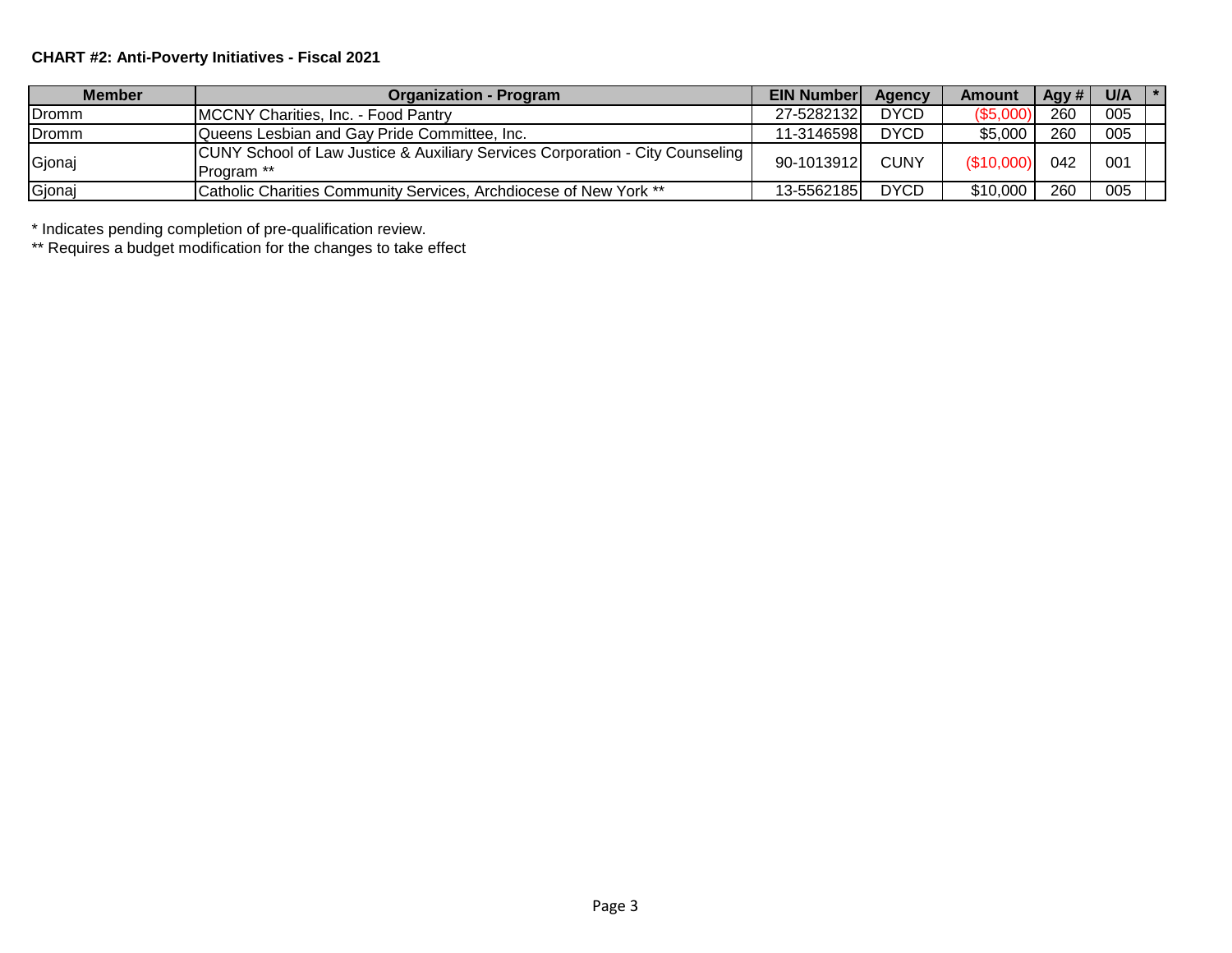# **CHART #3: Youth Discretionary - Fiscal 2021**

| <b>Member</b> | <b>Organization - Program</b>                                                                  | <b>EIN Number</b> | Agency      | <b>Amount</b> | Agy # I | U/A | $\mathbf{r}$ |
|---------------|------------------------------------------------------------------------------------------------|-------------------|-------------|---------------|---------|-----|--------------|
| Koo           | Making Books Sing, Inc.                                                                        | 13-4201577        | <b>DYCD</b> | (\$5,000)     | 260     | 312 |              |
| Koo           | Young Women's Christian Association of Queens                                                  | 20-0351906        | <b>DYCD</b> | \$5,000       | 260     | 312 |              |
| Rose          | United States Wallball Association, Inc. - Public Handball & Basketball<br>Clinics/Tournaments | 45-3569022        | <b>DYCD</b> | ( \$5,000)    | 260     | 312 |              |
| Rose          | United States Wallball Association, Inc.                                                       | 45-35690221       | <b>DYCD</b> | \$5,000       | 260     | 312 |              |
| Cornegy       | Young Airmans Association, The - United Youth Aviators Summer Camp                             | 83-2005292        | <b>DYCD</b> | (\$7,500)     | 260     | 312 |              |
| Cornegy       | Little Sun People, Inc.                                                                        | 11-3081207        | <b>DYCD</b> | \$7,500       | 260     | 312 |              |
| Reynoso       | Department of Youth and Community Development                                                  | 13-6400434        | <b>DYCD</b> | (\$5,000)     | 260     | 312 |              |
| Reynoso       | Ujima Community Working Together, Inc.                                                         | 30-0708882        | <b>DYCD</b> | \$5,000       | 260     | 312 |              |

\* Indicates pending completion of pre-qualification review.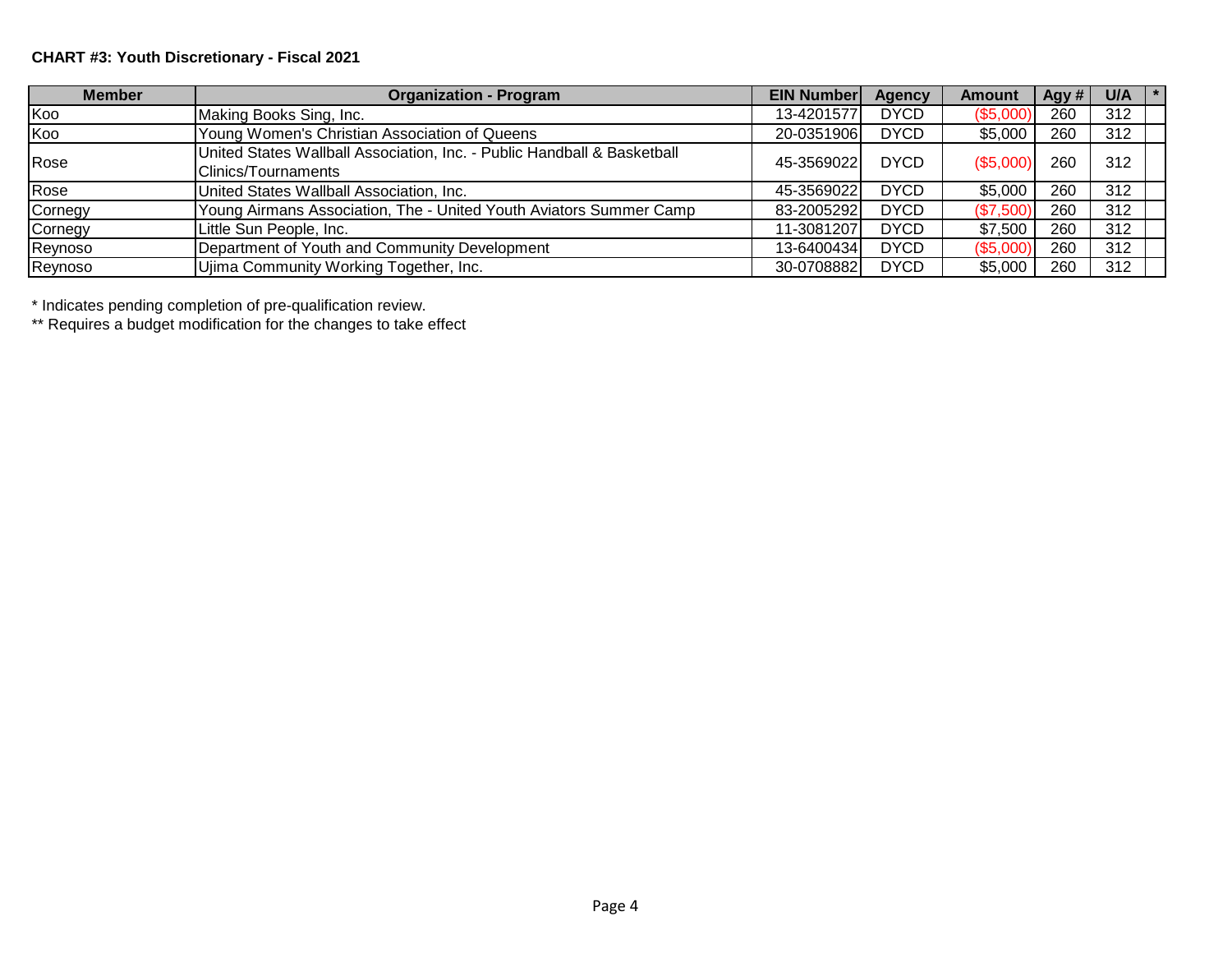#### **CHART #4: A Greener NYC - Fiscal 2021**

| <b>Member</b>    | <b>Organization - Program</b>                                                                           | <b>EIN Number</b> | <b>Agency</b> | <b>Amount</b> | Agy # $ U/A $ |     |  |
|------------------|---------------------------------------------------------------------------------------------------------|-------------------|---------------|---------------|---------------|-----|--|
| Borelli          | Horticultural Society of New York, The - Gardening Skills & Nutrition Education ***                     | 13-0854930        | <b>DCLA</b>   | (\$10,000)    | 126           | 003 |  |
| Borelli          | Snug Harbor Cultural Center & Botanical Garden - Environmental education & Workforce<br>Development *** | 80-0193388        | <b>DCLA</b>   | (\$10,000)    | 126           | 020 |  |
| Cabrera          | New York Botanical Garden - Council District 14 ***                                                     | 13-1693134        | <b>DCLA</b>   | (\$10,000)    | 126           | 005 |  |
|                  | Department of Youth and Community Development ***                                                       | 13-6400434        | <b>DYCD</b>   | \$30,000      | 260           | 005 |  |
|                  | Department of Cultural Affairs                                                                          | 13-6400434        | <b>DCLA</b>   | (\$30,000)    | 126           | 003 |  |
| <b>Borelli</b>   | Horticultural Society of New York, The - Gardening Skills & Nutrition Education                         | 13-0854930        | <b>DCLA</b>   | \$10,000      | 126           | 003 |  |
| Borelli          | Snug Harbor Cultural Center & Botanical Garden - Environmental education & Workforce<br>Development     | 80-0193388        | <b>DCLA</b>   | \$10,000      | 126           | 020 |  |
| Cabrera          | New York Botanical Garden - Council District 14                                                         | 13-1693134        | <b>DCLA</b>   | \$10,000      | 126           | 005 |  |
| Cabrera          | Department of Parks and Recreation - Council District 14 ***                                            | 13-6400434        | <b>DPR</b>    | (\$10,000)    | 846           | 006 |  |
| CD <sub>12</sub> | Department of Parks and Recreation - Haffen Park ***                                                    | 13-6400434        | <b>DPR</b>    | (\$10,000)    | 846           | 006 |  |
| CD12             | Department of Parks and Recreation - Agnes Haywood Playground ***                                       | 13-6400434        | <b>DPR</b>    | (\$10,000)    | 846           | 006 |  |
| Powers           | Outstanding Renewal Enterprises, Inc. - Composting StuyTown GreenMarket ***                             | 13-3320984        | <b>DSNY</b>   | (\$20,000)    | 827           | 102 |  |
|                  | Department of Youth and Community Development ***                                                       | 13-6400434        | <b>DYCD</b>   | \$50,000      | 260           | 005 |  |
|                  | Department of Cultural Affairs **                                                                       | 13-6400434        | <b>DCLA</b>   | (\$50,000)    | 126           | 003 |  |
| Cabrera          | Department of Parks and Recreation - Council District 14 **                                             | 13-6400434        | <b>DPR</b>    | \$10,000      | 846           | 006 |  |
| <b>CD12</b>      | Department of Parks and Recreation - Haffen Park **                                                     | 13-6400434        | <b>DPR</b>    | \$10,000      | 846           | 006 |  |
| CD12             | Department of Parks and Recreation - Agnes Haywood Playground **                                        | 13-6400434        | <b>DPR</b>    | \$10,000      | 846           | 006 |  |
| Powers           | Outstanding Renewal Enterprises, Inc. - Composting StuyTown GreenMarket **                              | 13-3320984        | <b>DSNY</b>   | \$20,000      | 827           | 102 |  |
| CD24             | Department of Parks and Recreation - GrowNYC - Seed to Plate Public School 201Q (25Q201)                | 13-6400434        | <b>DPR</b>    | (\$10,000)    | 846           | 006 |  |
| CD <sub>24</sub> | Council on the Environment, Inc. - GrowNYC - Seed to Plate Public School 201Q (25Q201) **               | 13-2765465        | <b>DYCD</b>   | \$10,000      | 260           | 005 |  |

\* Indicates pending completion of pre-qualification review.

\*\* Requires a budget modification for the changes to take effect

\*\*\* Technical adjustment to designation made in a previous Transparency Resolution.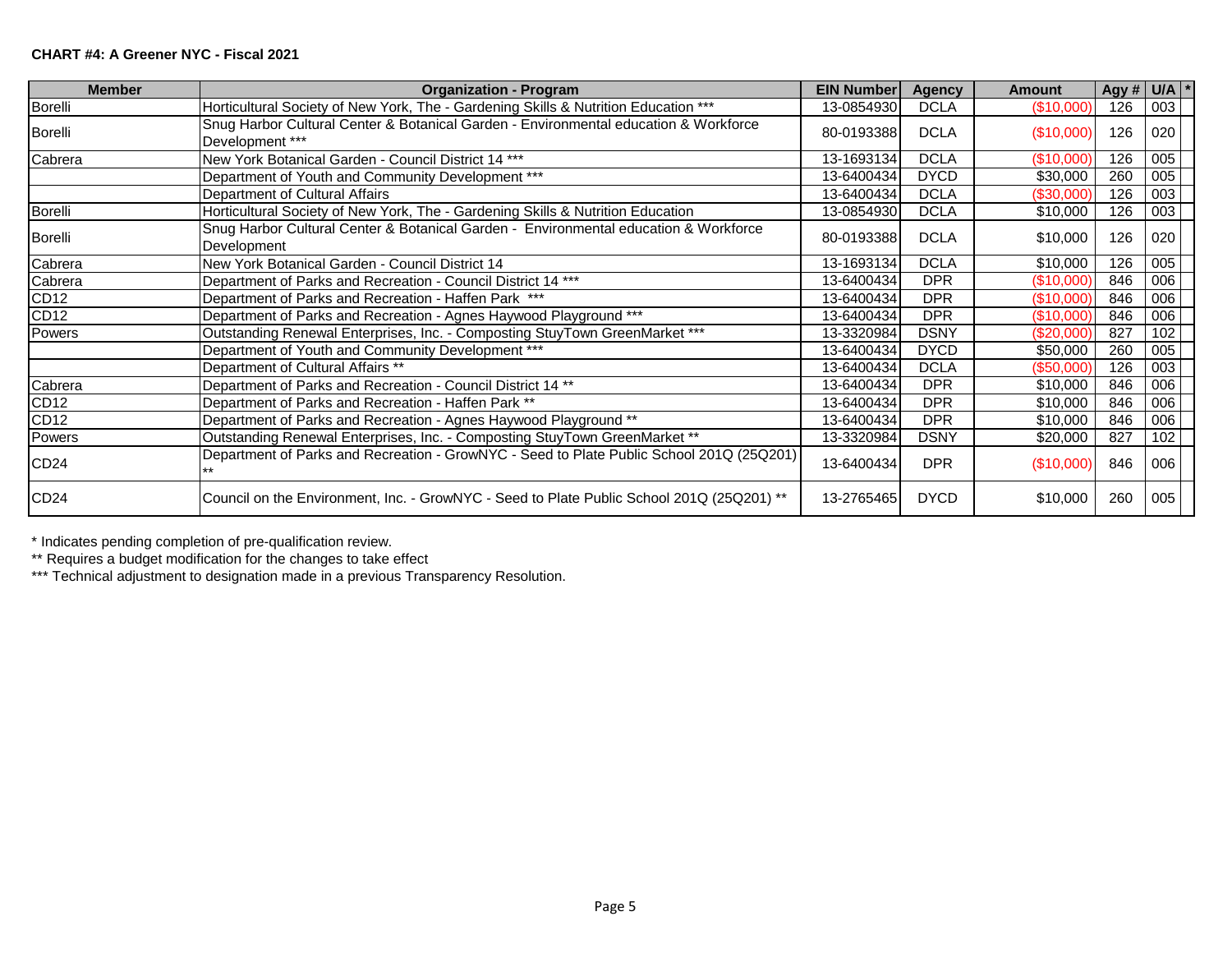## **CHART #5: Cultural After-School Adventure (CASA) - Fiscal 2021**

| <b>Member</b> | <b>Organization - Program</b>                                                                           | <b>EIN Number</b> | <b>Agency</b> | <b>Amount</b>    | Agy # $U/A$ * |     |  |
|---------------|---------------------------------------------------------------------------------------------------------|-------------------|---------------|------------------|---------------|-----|--|
| Perkins       | Research Foundation of the City University of New York                                                  | 13-1988190        | <b>DCLA</b>   | (\$20,000)       | 126           | 003 |  |
| Perkins       | Research Foundation of the City University of New York - Public School 123M Mahalia<br>Jackson (05M123) | 13-1988190        | <b>DCLA</b>   | \$20,000         | 126           | 003 |  |
| Richards      | Ballroom Basix USA, Inc. - Middle School 53Q (27Q053)                                                   | 27-3218865        | <b>DCLA</b>   | (\$20,000)       | 126           | 003 |  |
| Richards      | Ballroom Basix USA, Inc. - Middle School 53Q (27Q053) / Village Academy (27Q319)                        | 27-3218865        | <b>DCLA</b>   | \$20,000         | 126           | 003 |  |
| Richards      | Ballroom Basix USA, Inc. - Village Academy (27Q319)                                                     | 27-3218865        | <b>DCLA</b>   | (\$20,000)       | 126           | 003 |  |
| Richards      | Ballroom Basix USA, Inc. - Public School 197Q The Ocean School (27Q197)                                 | 27-3218865        | <b>DCLA</b>   | \$20,000         | 126           | 003 |  |
|               | Department of Cultural Affairs **                                                                       | 13-6400434        | <b>DCLA</b>   | $(\$80,000)$     | 126           | 022 |  |
|               | Department of Cultural Affairs                                                                          | 13-6400434        | <b>DCLA</b>   | (\$200,000)      | 126           | 003 |  |
| Reynoso       | Afro-Latin Jazz Alliance of New York, Inc. - Public School 132K The Conselyea School<br>(14K132)        | 45-3665976        | <b>DCLA</b>   | \$20,000         | 126           | 003 |  |
| Reynoso       | Afro-Latin Jazz Alliance of New York, Inc. - Public School 120K (14K120)                                | 45-3665976        | <b>DCLA</b>   | \$20,000         | 126           | 003 |  |
| Reynoso       | Ballet Hispanico of New York, Inc. - Public School 239K (21K239)                                        | 13-2685755        | <b>DCLA</b>   | \$20,000         | 126           | 003 |  |
| Reynoso       | Ballroom Basix USA, Inc. - Learners and Leaders (24Q305)                                                | 27-3218865        | <b>DCLA</b>   | $\sqrt{$20,000}$ | 126           | 003 |  |
| Reynoso       | Ballroom Basix USA, Inc. - Public School 123K (32K123)                                                  | 27-3218865        | <b>DCLA</b>   | \$20,000         | 126           | 003 |  |
| Reynoso       | Brooklyn Arts Council, Inc. - Public School 145K (32K145)                                               | 23-7072915        | <b>DCLA</b>   | \$20,000         | 126           | 003 |  |
| Reynoso       | Brooklyn Queens Conservatory of Music - Public School 299K (32K299)                                     | 11-1532426        | <b>DCLA</b>   | \$20,000         | 126           | 003 |  |
| Reynoso       | Bushwick Starr, Inc. - Public School 274K (32K274)                                                      | 26-4546315        | <b>DCLA</b>   | \$20,000         | 126           | 003 |  |
| Reynoso       | Bushwick Starr, Inc. - Public School 075K (32K075)                                                      | 26-4546315        | <b>DCLA</b>   | \$20,000         | 126           | 003 |  |
| Reynoso       | Bushwick Starr, Inc. - Public School 018 Edward Bush (14K018)                                           | 26-4546315        | <b>DCLA</b>   | \$20,000         | 126           | 003 |  |
| Reynoso       | El Puente de Williamsburg, Inc. - Public School 257K (14K257)                                           | 11-2614265        | <b>DCLA</b>   | \$20,000         | 126           | 003 |  |
| Reynoso       | Henry Street Settlement - Public School 147K (14K147)                                                   | 13-1562242        | <b>DCLA</b>   | \$20,000         | 126           | 003 |  |
| Reynoso       | Marquis Studios, Ltd. - Public School 250K (14K250)                                                     | 13-3047206        | <b>DCLA</b>   | \$20,000         | 126           | 003 |  |
| CD37          | Bushwick Starr, Inc. - Public School 106K (32K106) **                                                   | 26-4546315        | <b>DCLA</b>   | \$20,000         | 126           | 003 |  |
|               | Department of Cultural Affairs                                                                          | 13-6400434        | <b>DCLA</b>   | $(\$20,000)$     | 126           | 022 |  |
| Reynoso       | Queens Botanical Garden Society, Inc. - Public School 081Q (24Q081)                                     | 11-1635083        | <b>DCLA</b>   | \$20,000         | 126           | 022 |  |
| Dromm         | City University of New York - Public School 280Q (30Q280)                                               | 13-6400434        | <b>CUNY</b>   | (\$20,000)       | 042           | 001 |  |
| Dromm         | City University of New York - Queensborough Performing Arts Center - Public School 280Q<br>(30Q280)     | 13-6400434        | <b>CUNY</b>   | \$20,000         | 042           | 001 |  |

\* Indicates pending completion of pre-qualification review.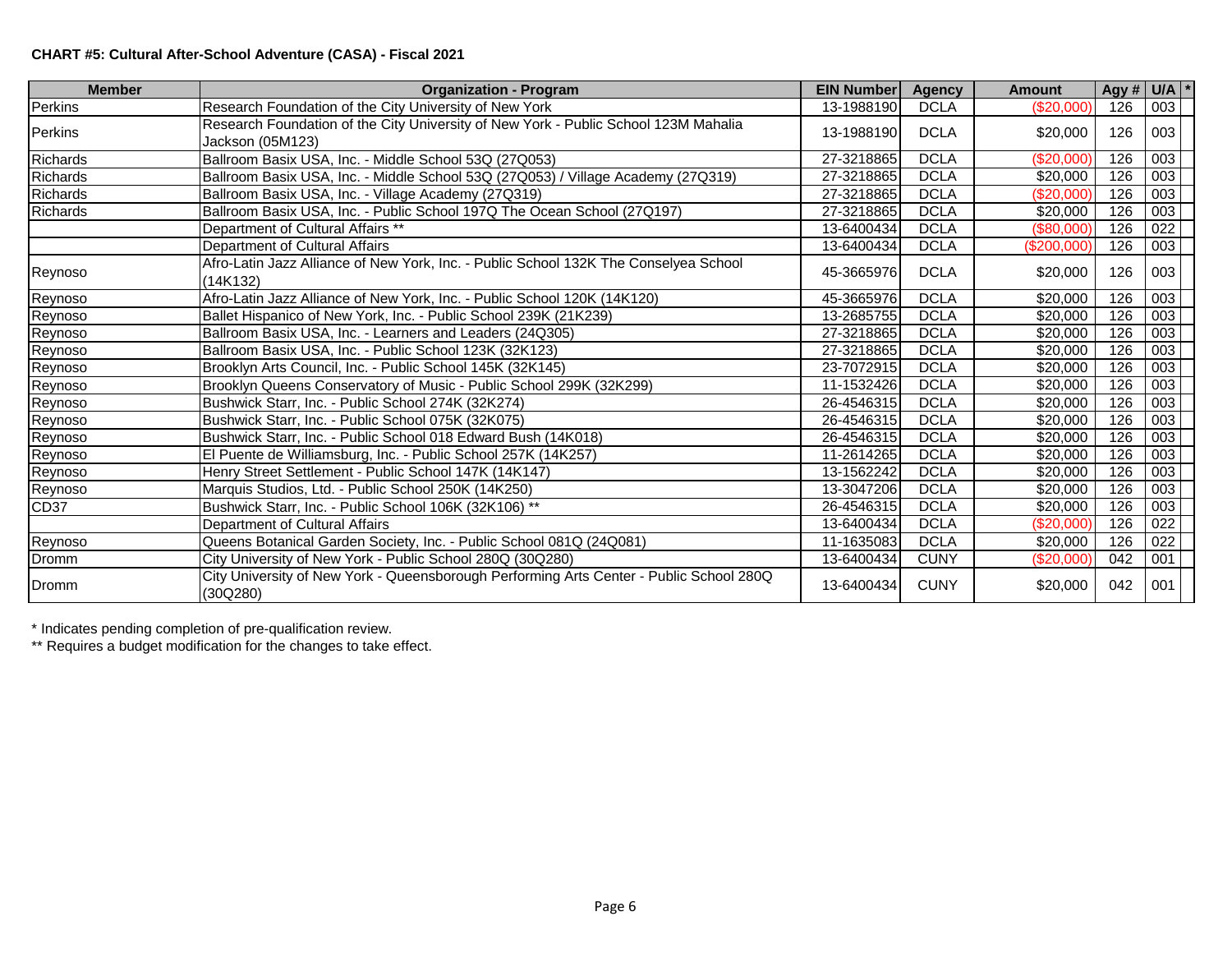## **CHART #6: Cultural Immigrant Initiative - Fiscal 2021**

| <b>Member</b> | <b>Organization - Program</b>                                          | <b>EIN Number</b> | Agency      | Amount    | $ $ Agy # $ $ U/A $ $ * |                                |  |
|---------------|------------------------------------------------------------------------|-------------------|-------------|-----------|-------------------------|--------------------------------|--|
| Cornegy       | IDwana Smallwood Performing Arts Center, Inc. **                       | 90-0958731        | <b>DCLA</b> | (\$10,00  | 126 003                 |                                |  |
| Cornegy       | <b>IEntertainers for Education Alliance, Inc. - I Will Graduate **</b> | 43-2115174        | <b>DYCD</b> | \$10,000  | 260                     | $\begin{array}{c} \end{array}$ |  |
|               | Department of Cultural Affairs                                         | 13-6400434        | <b>DCLA</b> | 4510,000  | 126 003                 |                                |  |
| Dromm         | Film Fleadh Foundation, Inc. - Council District 25                     | 13-4051235        | <b>DCLA</b> | \$10,000  | 126 003                 |                                |  |
|               | <b>IDepartment of Cultural Affairs **</b>                              | 13-6400434        | <b>DCLA</b> | (\$50,00) | 126 003                 |                                |  |
| Gjonaj        | <b>Kingsbridge-Riverdale-Van Cortlandt Development Corporation **</b>  | 13-3097905        | <b>DYCD</b> | \$50,000  | 260                     | 005                            |  |

\* Indicates pending completion of pre-qualification review.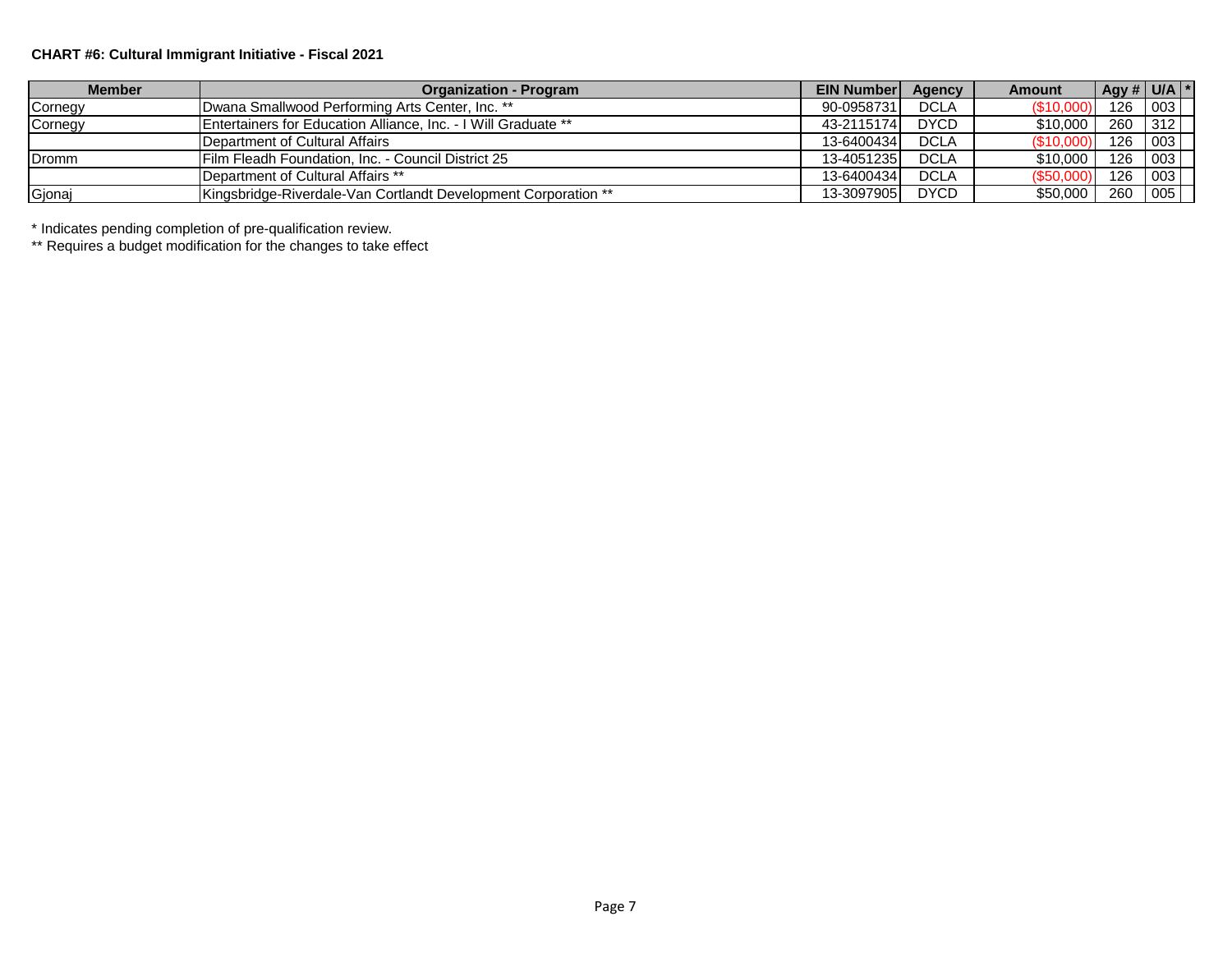## **CHART #7: Digital Inclusion and Literacy Initiative - Fiscal 2021**

| <b>Member</b> | <b>Organization -</b><br>- Program               | <b>EIN Numberl</b> | <b>Agency</b> | Amount   | $\overline{AB}$ Agy $\overline{A}$ | U/A |  |
|---------------|--------------------------------------------------|--------------------|---------------|----------|------------------------------------|-----|--|
|               | Department of Youth and Community<br>Development | 13-6400434         | <b>DYCD</b>   | Q4E      | 260                                | 005 |  |
| Gjonaj        | v Wiesenthal Center, Inc.<br>Simon               | 95-3964928         | <b>DYCD</b>   | \$15.000 | 260                                | 005 |  |

\* Indicates pending completion of pre-qualification review.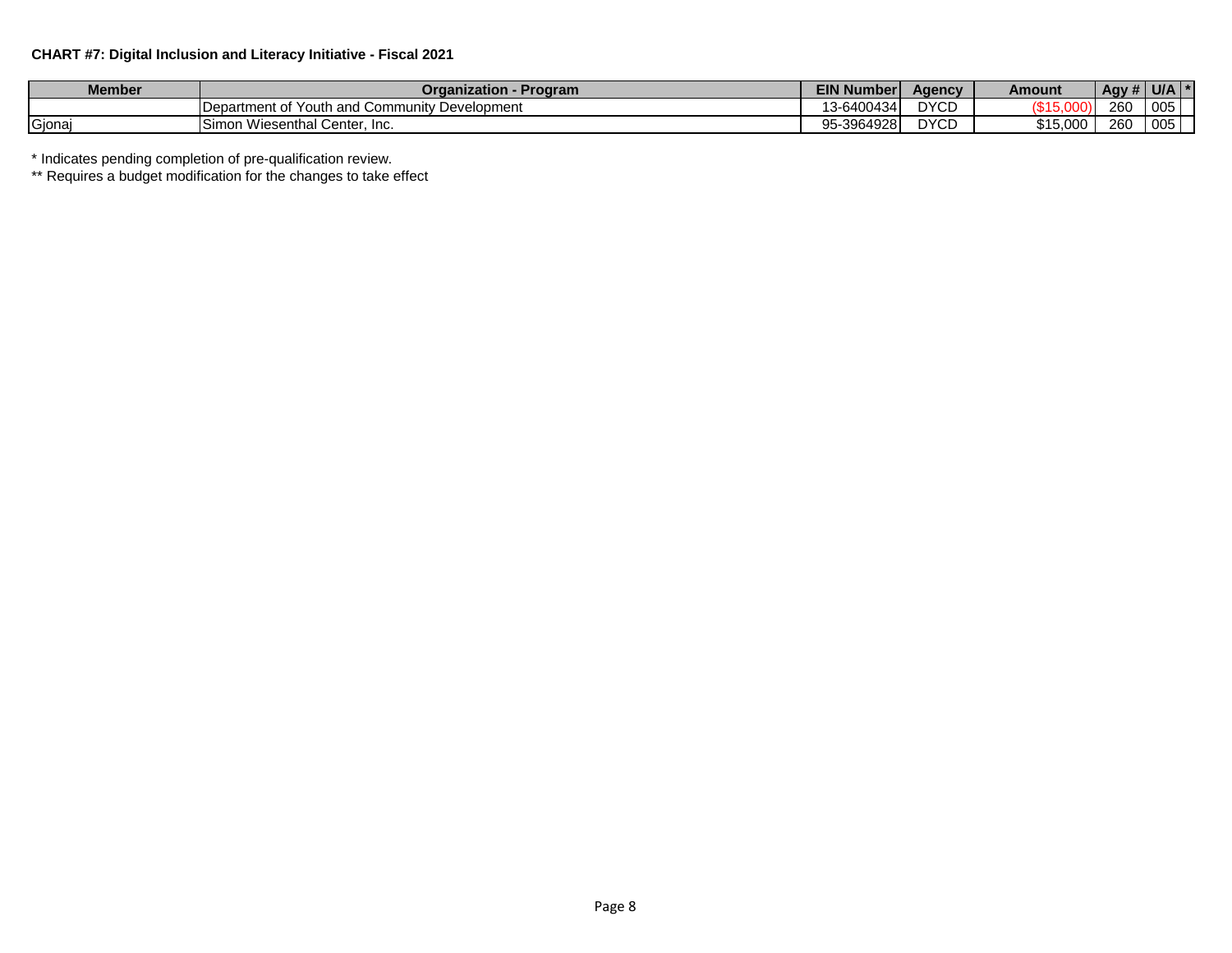## **CHART #8: Domestic Violence and Empowerment (DoVE) Initiative - Fiscal 2021**

| Member  | <b>Organization - Program</b>                                | EIN Number | <b>Agency</b> | Amount        | $\vert$ Agy # $\vert$ U/A $\vert$ |     |
|---------|--------------------------------------------------------------|------------|---------------|---------------|-----------------------------------|-----|
| Cabrera | <b>INew York Women's Chamber of Commerce. Inc. ***</b>       | 14-1845651 | <b>MOCJ</b>   | <b>\$10,0</b> | 098                               | 002 |
| Cabrera | <b>Northern Manhattan Coalition for Immigrant Rights ***</b> | 13-3255591 | <b>MOCJ</b>   | \$10,000      | 098                               | 002 |
|         | Mayor's Office of Criminal Justice                           | 13-6400434 | <b>MOCJ</b>   | \$20,00       | 098                               | 002 |
| Holden  | <b>IRPGA Studio, Inc.</b>                                    | 47-2589237 | <b>MOCJ</b>   | \$20,000      | 098                               | 002 |

\* Indicates pending completion of pre-qualification review.

\*\* Requires a budget modification for the changes to take effect

\*\*\* Technical adjustment to designation made in a previous Transparency Resolution.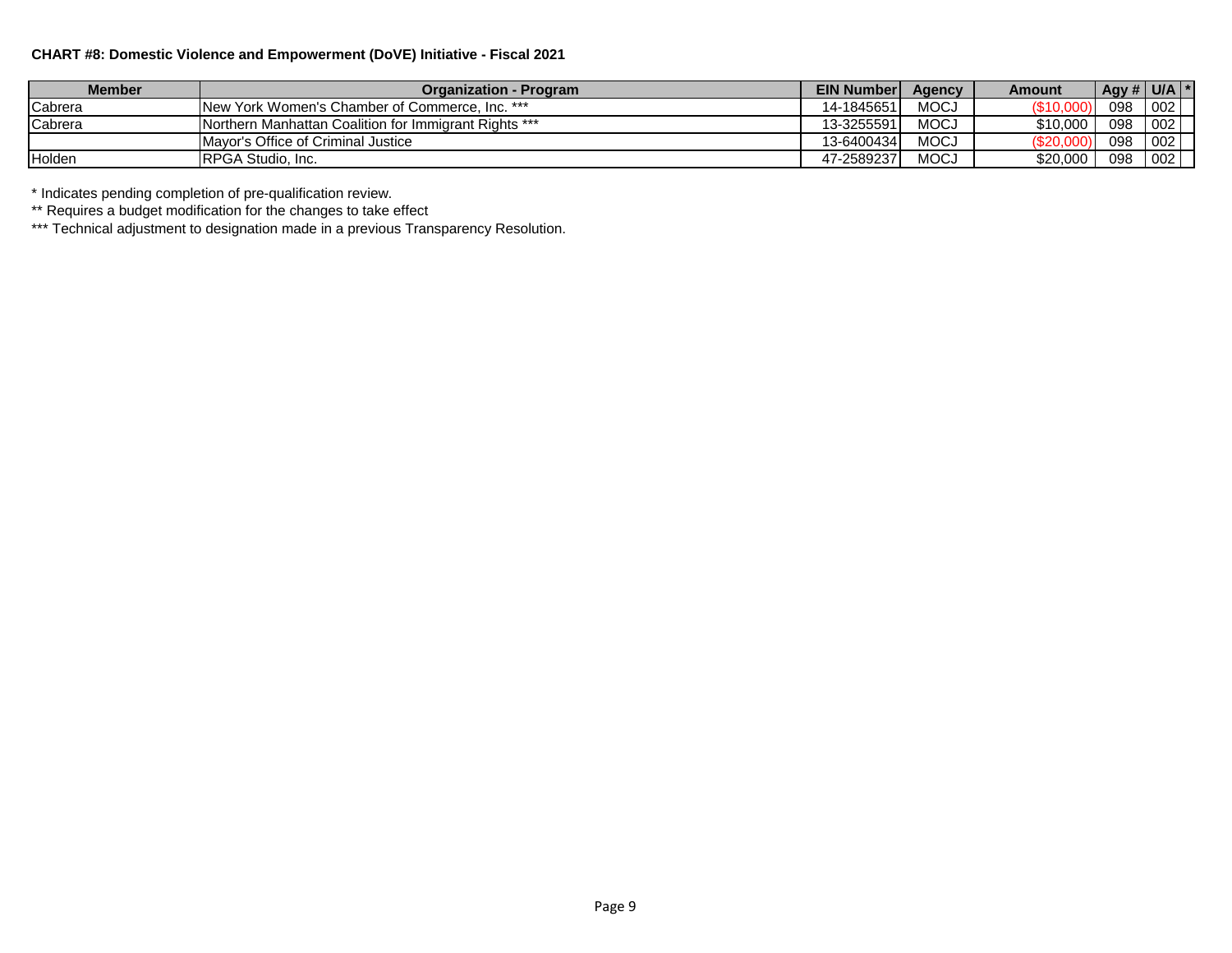#### **CHART #9: Food Pantries Initiative - Fiscal 2021**

| <b>Borough</b>             | <b>Organization - Program</b>                                               | <b>EIN Number</b> | Agency      | <b>Amount</b> | Agy # $U/A$ * |     |  |
|----------------------------|-----------------------------------------------------------------------------|-------------------|-------------|---------------|---------------|-----|--|
| <b>Brooklyn Delegation</b> | <b>SCO Family of Services</b>                                               | 11-2777066        | <b>DYCD</b> | (\$10,062)    | 260           | 005 |  |
| <b>Brooklyn Delegation</b> | SCO Family of Services - Bethany Food Pantry at 164 Suydam Street           | 11-2777066        | <b>DYCD</b> | \$10,062      | 260           | 005 |  |
| <b>Brooklyn Delegation</b> | Masbia                                                                      | 20-1923521        | <b>DYCD</b> | (\$1,205)     | 260           | 005 |  |
| <b>Brooklyn Delegation</b> | People In Need, Inc.                                                        | 81-2473789        | <b>DYCD</b> | (\$1,205)     | 260           | 005 |  |
| <b>Brooklyn Delegation</b> | Council of Peoples Organization, Inc.                                       | 75-3046891        | <b>DYCD</b> | (\$1,208)     | 260           | 005 |  |
| <b>Brooklyn Delegation</b> | Community Help in Park Slope, Inc.                                          | 11-2449994        | <b>DYCD</b> | \$3,618       | 260           | 005 |  |
| <b>Bronx Delegation</b>    | Food Bank For New York City - St. Peter's Love Kitchen Pantry - EFRO# 85174 | 13-3179546        | <b>DYCD</b> | (\$10,000)    | 260           | 005 |  |
| <b>Bronx Delegation</b>    | Catholic Charities Community Services, Archdiocese of New York              | 13-5562185        | <b>DYCD</b> | \$10,000      | 260           | 005 |  |
| <b>Bronx Delegation</b>    | Jewish Community Council of Pelham Parkway, Inc.                            | 13-3099520        | <b>DYCD</b> | (\$16,000)    | 260           | 005 |  |
| <b>Bronx Delegation</b>    | Catholic Charities Community Services, Archdiocese of New York              | 13-5562185        | <b>DYCD</b> | \$16,000      | 260           | 005 |  |

\* Indicates pending completion of pre-qualification review.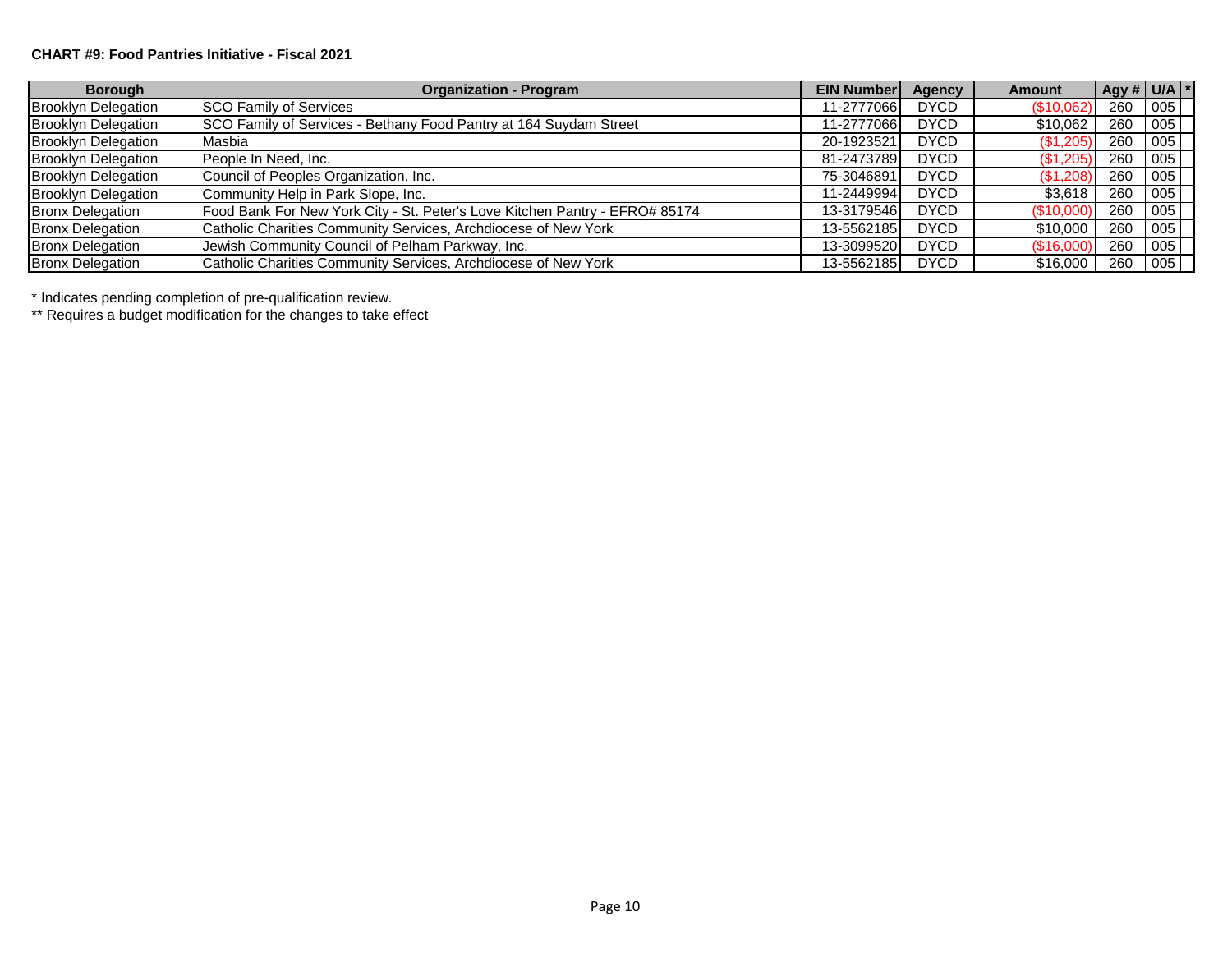## **CHART #10: NYC Cleanup Initiative - Fiscal 2021**

| <b>Member</b>    | <b>Organization - Program</b>                                          | <b>EIN Number</b> | Agency      | <b>Amount</b> | $\left  \right $ Agy # U/A $\left  * \right $ |                  |  |
|------------------|------------------------------------------------------------------------|-------------------|-------------|---------------|-----------------------------------------------|------------------|--|
| Holden           | Department of Sanitation - Council District 30 <sup>**</sup>           | 13-6400434        | <b>DSNY</b> | $(\$20,000)$  | 827                                           | 102              |  |
| Holden           | Department of Parks and Recreation - Council District 30 <sup>**</sup> | 13-6400434        | <b>DPR</b>  | \$20,000      | 846                                           | 006              |  |
|                  | Department of Youth and Community Development                          | 13-6400434        | <b>DYCD</b> | (\$201,000    | 260                                           | $\overline{005}$ |  |
| Yeger            | Association of Community Employment Programs for the Homeless, Inc.    | 13-3846431        | <b>DYCD</b> | \$75,000      | 260                                           | 005              |  |
| Yeger            | Kings Highway Beautification Association, Inc.                         | 20-4986882        | <b>DYCD</b> | \$10,000      | 260                                           | 005              |  |
| Yeger            | <b>Wildcat Service Corporation</b>                                     | 13-2725423        | <b>DYCD</b> | \$75,000      | 260                                           | 005              |  |
| CD <sub>37</sub> | Elite Knights, Inc.                                                    | 83-3393441        | <b>DYCD</b> | \$10,000      | 260                                           | 005              |  |
| CD <sub>37</sub> | Elite Learners, Inc.                                                   | 81-4482839        | <b>DYCD</b> | \$10,000      | 260                                           | 005              |  |
| CD <sub>37</sub> | Brooklyn Alliance, Inc.                                                | 11-2145956        | <b>DYCD</b> | \$21,000      | 260                                           | 005              |  |
|                  | Department of Youth and Community Development **                       | 13-6400434        | <b>DYCD</b> | (\$34,000     | 260                                           | 005              |  |
| CD <sub>37</sub> | Department of Sanitation **                                            | 13-6400434        | <b>DPR</b>  | \$34,000      | 827                                           | 102              |  |

\* Indicates pending completion of pre-qualification review.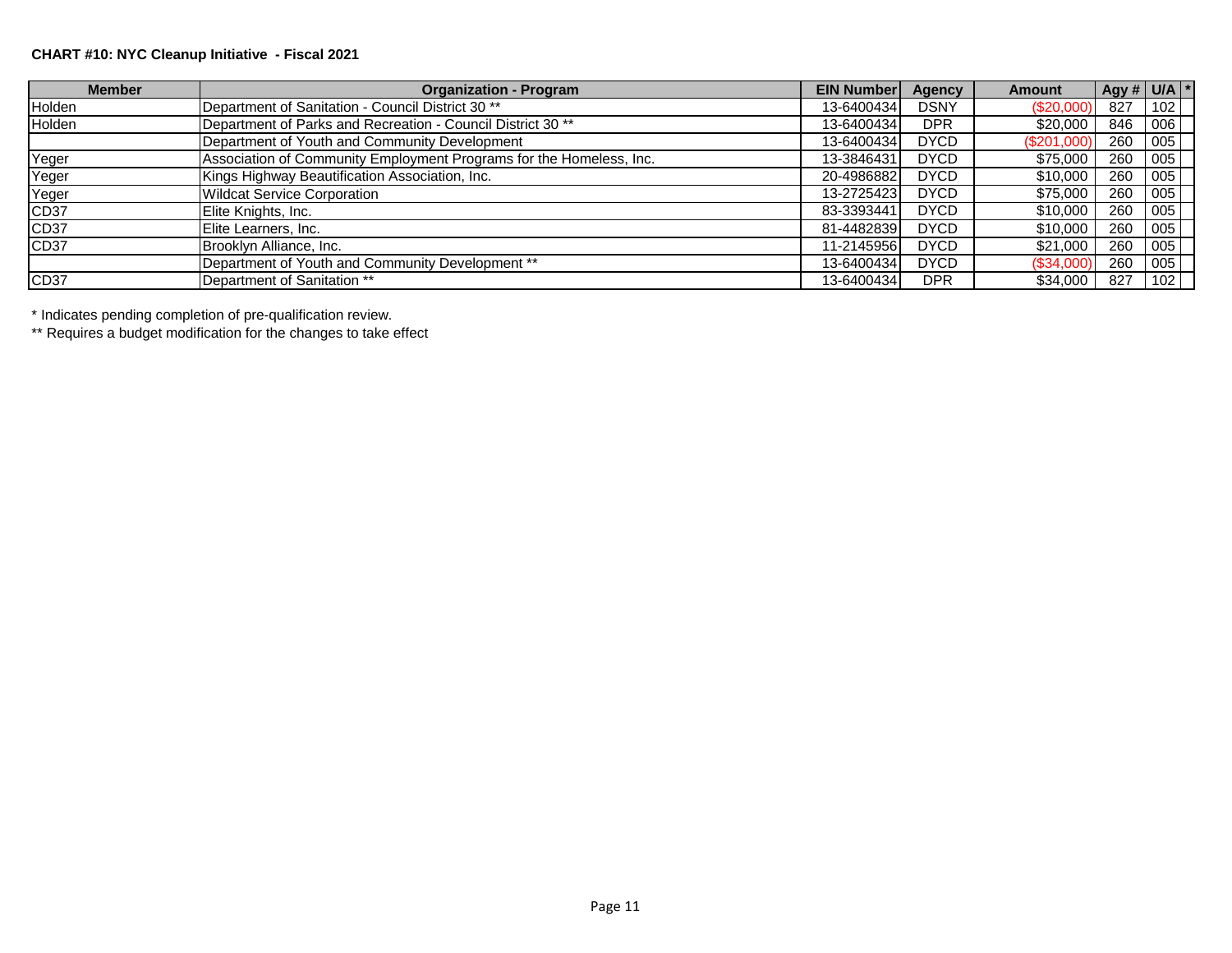## **CHART #11: Support Our Seniors - Fiscal 2021**

| <b>Member</b> | <b>Organization - Program</b>                                                       | <b>EIN Number</b> | <b>Agency</b> | <b>Amount</b> | $\left  \right $ Agy # U/A $\left  * \right $ |     |  |
|---------------|-------------------------------------------------------------------------------------|-------------------|---------------|---------------|-----------------------------------------------|-----|--|
|               | Department for the Aging                                                            | 13-6400434        | <b>DFTA</b>   | (\$200,000    | 125                                           | 003 |  |
| Reynoso       | Jewish Association for Services for the Aged (JASA) - Bushwick/Hylan Senior Centers | 13-2620896        | <b>DFTA</b>   | \$10,000      | 125                                           | 003 |  |
| Reynoso       | Ridgewood Older Adult Center and Services, Inc.                                     | 05-0607283        | <b>DFTA</b>   | \$24,000      | 125                                           | 003 |  |
| Reynoso       | Riseboro Community Partnership, Inc. - Riseboro Borinquen Plaza                     | 11-2453853        | <b>DFTA</b>   | \$14,000      | 125                                           | 003 |  |
| Reynoso       | Riseboro Community Partnership, Inc. - Riseboro Hope Gardens                        | 11-2453853        | <b>DFTA</b>   | \$18,000      | 125                                           | 003 |  |
| Reynoso       | Southside United Housing Development Fund Corporation - HDFC                        | 11-2268359        | <b>DFTA</b>   | \$20,000      | 125                                           | 003 |  |
| Reynoso       | Jewish Association for Services for the Aged (JASA) - Williamsburg Senior Center    | 13-2620896        | <b>DFTA</b>   | \$14,000      | 125                                           | 003 |  |
| Yeger         | Agudath Israel of America Community Services, Inc.                                  | 13-3975090        | <b>DFTA</b>   | \$10,000      | 125                                           | 003 |  |
| Yeger         | Boro Park Jewish Community Council                                                  | 11-3475993        | <b>DFTA</b>   | \$30,000      | 125                                           | 003 |  |
| Yeger         | Council of Jewish Organizations of Flatbush, Inc.                                   | 11-2864728        | <b>DFTA</b>   | \$10,000      | 125                                           | 003 |  |
| Yeger         | SBH Community Service Network, Inc.                                                 | 23-7406410        | <b>DFTA</b>   | \$30,000      | 125                                           | 003 |  |
| Yeger         | Young Men's Young Women's Hebrew Association of Boro Park, Inc.                     | 11-1630917        | <b>DFTA</b>   | \$20,000      | 125                                           | 003 |  |

\* Indicates pending completion of pre-qualification review.

\*\* Requires a budget modification for the changes to take effect

\*\*\* Technical adjustment to designation made in a previous Transparency Resolution.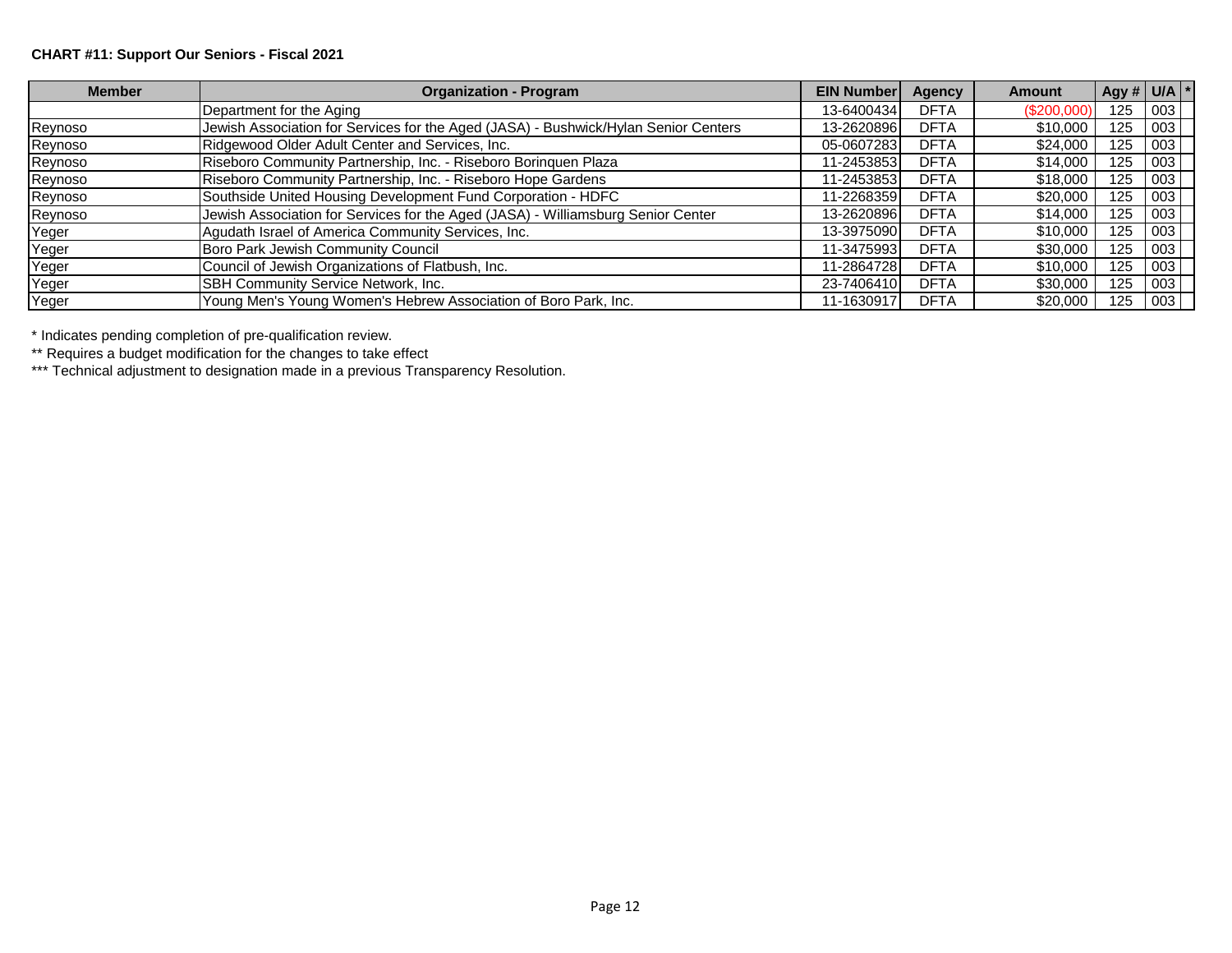## **CHART #12: Parks Equity Initiative - Fiscal 2021**

| <b>Member</b> | Program<br>Organization                                                                                  | <b>EIN Numberl</b>                     | Agency      | Amount  | $1$ Agy $^{\#}$ | U/L<br>$\mathbf{r}$ |
|---------------|----------------------------------------------------------------------------------------------------------|----------------------------------------|-------------|---------|-----------------|---------------------|
| Chin          | . Roosevelt Park **<br>∕ of New<br>Horticultural<br>York.<br>Sara D<br>l he<br>Society<br>◡.             | 13-0854930<br>ໍ່                       | <b>DPR</b>  |         | 846             | 00 <sub>6</sub>     |
| Chin          | ∠ <i>⊔</i> . Roosevelt Park **<br>Sara D<br>York.<br>′ of New<br>The.<br><b>Horticultural</b><br>Society | 13-0854930<br>$\overline{\phantom{a}}$ | <b>DYCD</b> | \$5,000 | റസ<br>∠o∪       | 005                 |

\* Indicates pending completion of pre-qualification review.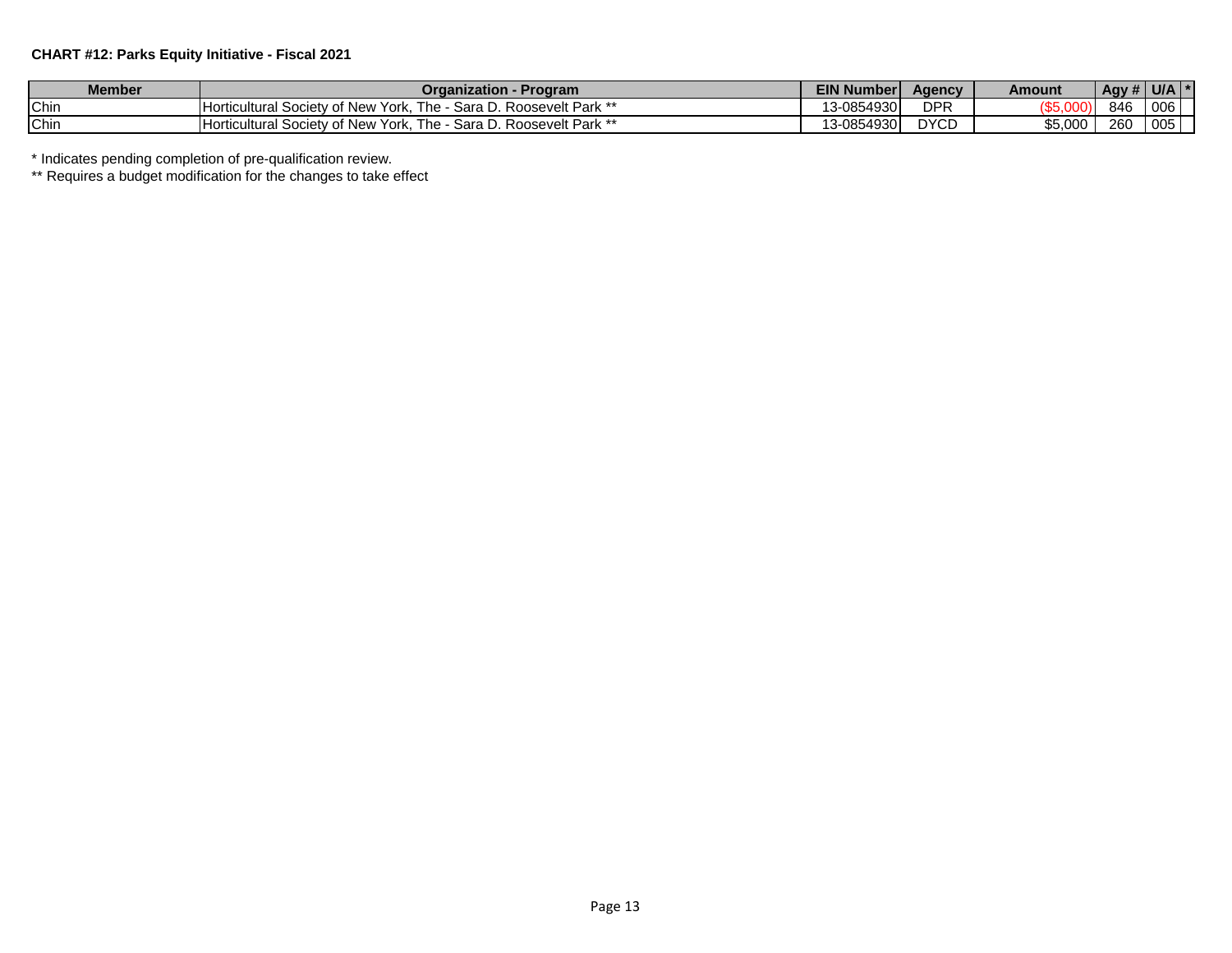| Organization                                  | <b>EIN Number</b> | <b>Agency</b> | Amount   | Agy# | <b>U/A</b>      |  |
|-----------------------------------------------|-------------------|---------------|----------|------|-----------------|--|
| City University of New York                   | 13-3893536        | <b>CUNY</b>   | 342'     | 042  | 00 <sup>1</sup> |  |
| City University of New York<br>Hunter College | 13-3893536        | <b>CUNY</b>   | \$42,500 | 042  | 001             |  |

\* Indicates pending completion of pre-qualification review.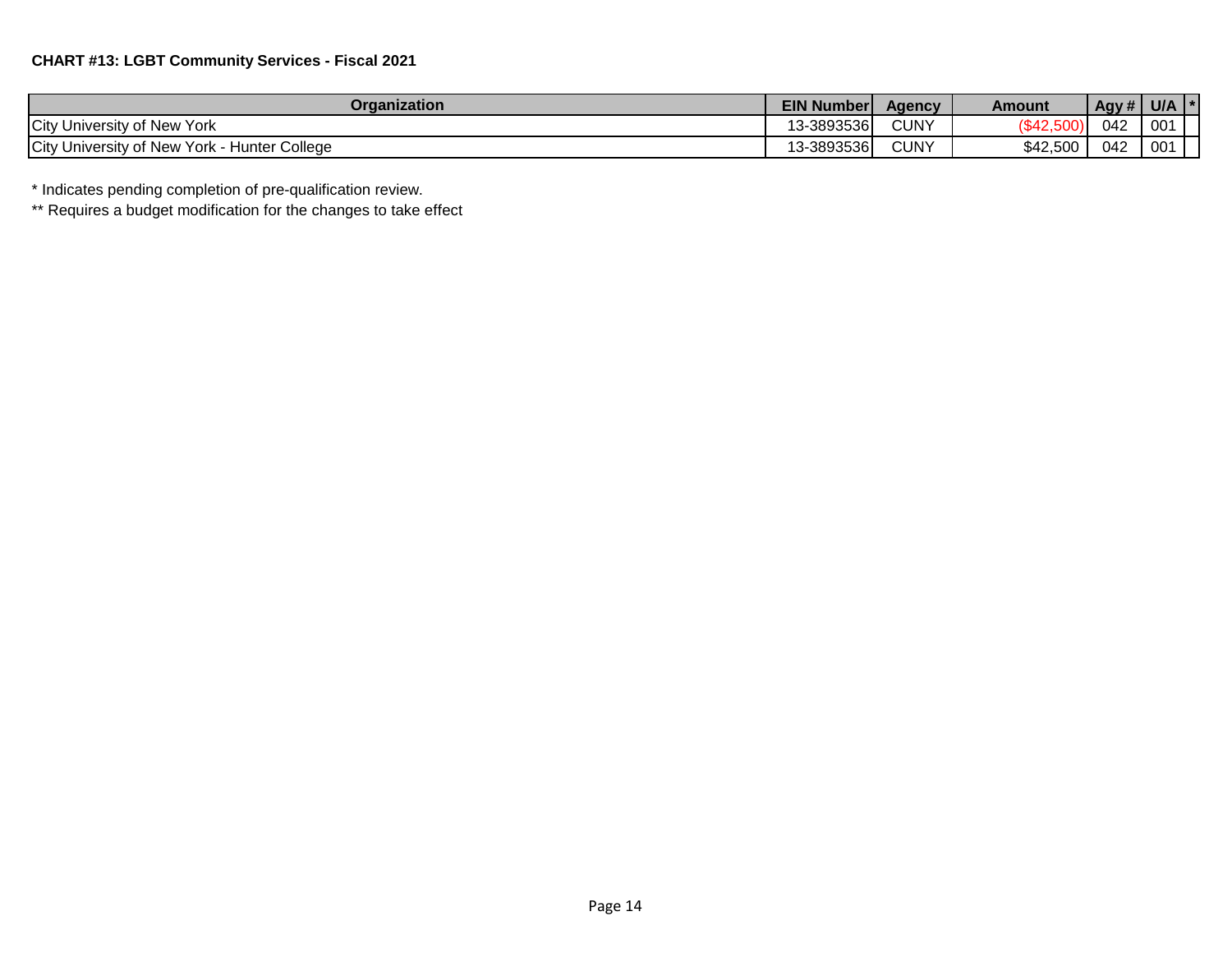#### **CHART #14: Purpose of Funds Changes - Fiscal 2021**

| <b>Source</b> | <b>Member</b> | <b>Organization - Program</b>                                    | <b>EIN Number</b> | Agency      | <b>Amount</b> | <b>New Purpose of Funds</b>                                                                                                                                                                                                           |
|---------------|---------------|------------------------------------------------------------------|-------------------|-------------|---------------|---------------------------------------------------------------------------------------------------------------------------------------------------------------------------------------------------------------------------------------|
| Local         | Speaker       | Ohel Children's Home and Family Services,<br>Inc.                | 11-6078704        | <b>DFTA</b> | (\$75,000     | Funding to support holocaust survivors and their family members who are<br>in need of specialized aging services.                                                                                                                     |
| Local         | Speaker       | Ohel Children's Home and Family Services,<br>Inc.                | 11-6078704        | <b>DFTA</b> |               | To provide services to people with mental illness including education,<br>\$75,000   housing, case management, crisis intervention, counseling, and training<br>for independent living.                                               |
| Local         | Lander        | Annual Gowanus Artists Studio Tour                               | 75-3192120        | <b>DYCD</b> | (\$5,000)     | Funding to support outreach and online presence to promote arts events<br>in Gowanus including the Gowanus Open Studios tour.                                                                                                         |
| Local         | Lander        | Annual Gowanus Artists Studio Tour                               | 75-3192120        | <b>DYCD</b> |               | Funding to support outreach and online presence to promote art events<br>\$5,000 and support artists in Gowanus including the Arts Gowanus ArtWalk on<br>Atlantic Avenue.                                                             |
| Local         | Rosenthal     | New York City Housing Authority -<br>Domesite                    | 13-6400434        | <b>HPD</b>  |               | (\$1,000) Funds support tenant association activities at Domesite.                                                                                                                                                                    |
| Local         | Rosenthal     | New York City Housing Authority - Douglas<br>Rehab               | 13-6400434        | <b>HPD</b>  |               | \$1,000 Funds support tenant association activities at Douglas Rehab.                                                                                                                                                                 |
| Local         | Rosenthal     | New York City Housing Authority - WSUR A                         | 13-6400434        | <b>HPD</b>  |               | (\$2,000) Funds support tenant association activities at WSUR A.                                                                                                                                                                      |
| Local         | Rosenthal     | New York City Housing Authority - WSUR A<br>120 West 92nd        | 13-6400434        | <b>HPD</b>  |               | \$2,000 Funds support tenant association activities at WSUR A 120 West 92nd.                                                                                                                                                          |
| Local         | Rosenthal     | New York City Housing Authority - WSUR B                         | 13-6400434        | <b>HPD</b>  |               | (\$2,000) Funds support tenant association activities at WSUR B.                                                                                                                                                                      |
| Local         | Rosenthal     | New York City Housing Authority - WSUR<br><b>Brownstones</b>     | 13-6400434        | <b>HPD</b>  |               | \$2,000 Funds support tenant association activities at WSUR Brownstones.                                                                                                                                                              |
| Local         | Rosenthal     | New York City Housing Authority - WSUR<br>C.                     | 13-6400434        | <b>HPD</b>  |               | (\$2,000) Funds support tenant association activities at WSUR C.                                                                                                                                                                      |
| Local         | Rosenthal     | New York City Housing Authority - WSUR C<br>589 Amsterdam Avenue | 13-6400434        | <b>HPD</b>  | \$2,000       | Funds support tenant association activities at WSUR C 589 Amsterdam<br>Avenue.                                                                                                                                                        |
| Local         | Ayala         | New York City Housing Authority - Mott<br>Haven Houses           | 13-6400434        | <b>HPD</b>  | (\$4,500)     | To support community activities and events for residents of the Mott<br>Haven Houses development, including annual family days. Funding will<br>support the purchase of refreshments, supplies, and entertainment at<br>these events. |
| Local         | Ayala         | New York City Housing Authority - Millbrook<br>Houses            | 13-6400434        | <b>HPD</b>  | \$4,500       | To support community activities and events for residents of the Millbrook<br>Houses development, including annual family days. Funding will support<br>the purchase of refreshments, supplies, and entertainment at these<br>events.  |
| Local         | Cohen         | Mosholu Preservation Corporation                                 | 13-3109387        | <b>DYCD</b> |               | Funding will support holiday lights displays in the commercial corridors<br>(\$30,000) along East 204th Street, West 235th to W 239th on Katonah Avenue,<br>Bainbridge Avenue and White Plains Road and funds for speed cameras.      |
| Local         | Cohen         | <b>Mosholu Preservation Corporation</b>                          | 13-3109387        | <b>DYCD</b> |               | Funding will support holiday lights displays in the commercial corridors<br>\$30,000 along East 204th Street, West 235th to W 239th on Katonah Avenue,<br>Bainbridge Avenue, Riverdale Ave, Johnson Ave and White Plains Road.        |

\* Indicates pending completion of pre-qualification review.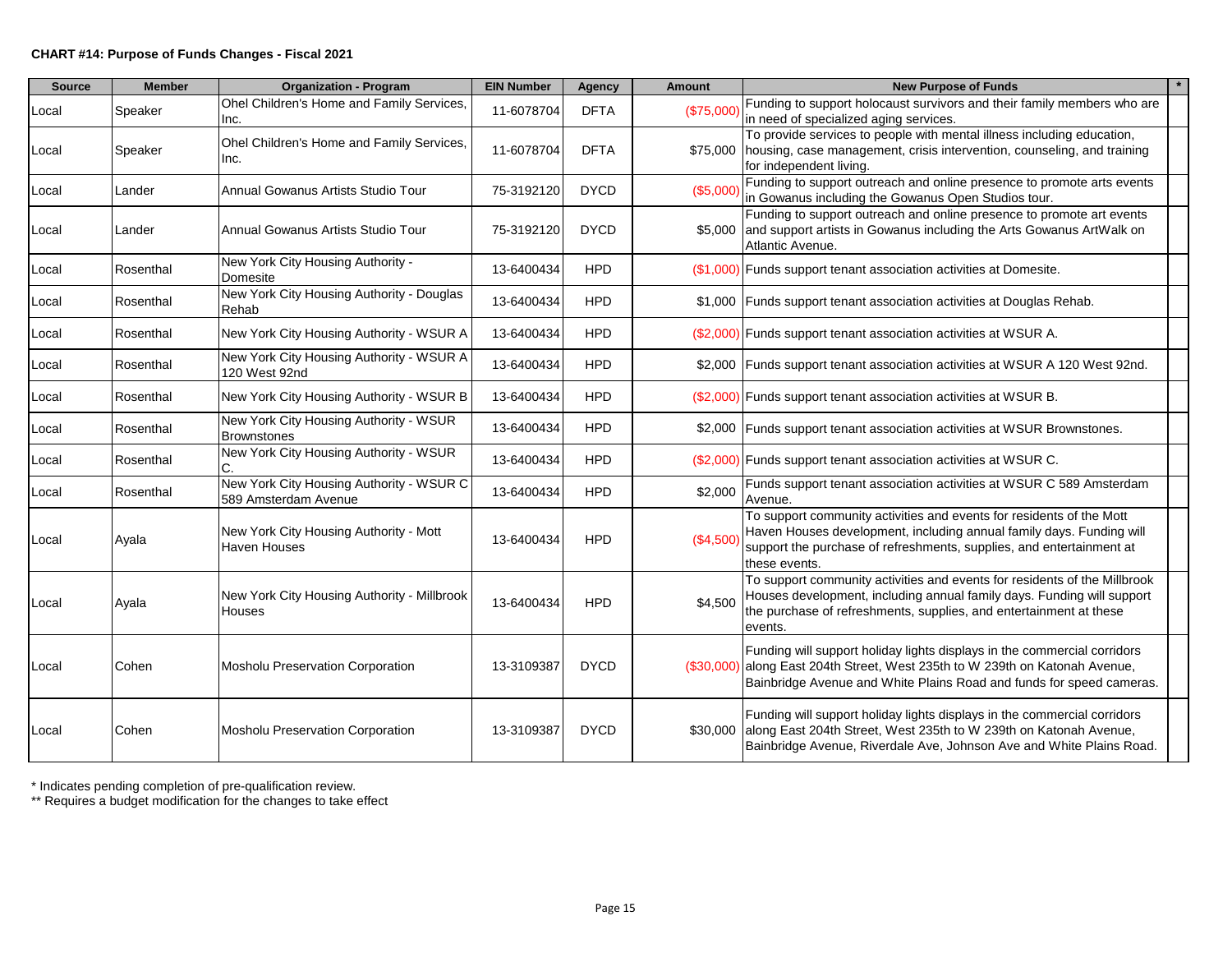#### **CHART #14: Purpose of Funds Changes - Fiscal 2021 (continued)**

| <b>Source</b> | <b>Member</b> | Organization                                                                                                        | <b>EIN Number</b> | Agency      | <b>Amount</b> | <b>New Purpose of Funds</b>                                                                                                                                                                              |  |
|---------------|---------------|---------------------------------------------------------------------------------------------------------------------|-------------------|-------------|---------------|----------------------------------------------------------------------------------------------------------------------------------------------------------------------------------------------------------|--|
| Local         | Cumbo         | West Indian American Day Carnival<br>Association, Inc. - New York City West<br>Indian American Labor Day Parade *** | 23-7176396        | <b>DCLA</b> |               | Funding to educate the community on Caribbean arts & culture, along with<br>(\$6,000) support for their transition to a new location at Bedford Armory in Spring<br>2021.                                |  |
| Local         | Cumbo         | West Indian American Day Carnival<br>Association, Inc. - New York City West<br>Indian American Labor Day Parade *** | 23-7176396        | <b>DCLA</b> |               | \$6,000 Funding to support the West Indian traditional cultural arts program.                                                                                                                            |  |
| Youth         | Rose          | United States Wallball Association. Inc. -<br>Public Handball & Basketball<br>IClinics/Tournaments                  | 45-3569022        | <b>DYCD</b> |               | Funds will be utilized to help cover the administrative, operational and<br>(\$5,000) staffing costs associated with participating in tournaments for district<br>vouth, including travel and equipment. |  |
| Youth         | <b>Rose</b>   | United States Wallball Association, Inc.                                                                            | 45-3569022        | <b>DYCD</b> |               | \$5,000 Funds will be used to create one wallball game mural in the 49th district.                                                                                                                       |  |
| Local         | Rose          | Eden II School for Autistic Children, Inc. -<br><b>Adult Recreational Program</b>                                   | 13-2872916        | <b>DYCD</b> | (\$5,000)     | Funding would be used to cover the cost of staffing and fees associated<br>with community outings and trips.                                                                                             |  |
| Local         | Rose          | Eden II School for Autistic Children, Inc.                                                                          | 13-2872916        | <b>DYCD</b> | \$5,000       | Funds will be used to cover the costs associated with the purchase of on-<br>site supplies/activities and meals.                                                                                         |  |

\* Indicates pending completion of pre-qualification review.

\*\* Requires a budget modification for the changes to take effect

\*\*\* Technical adjustment to designation made in a previous Transparency Resolution.